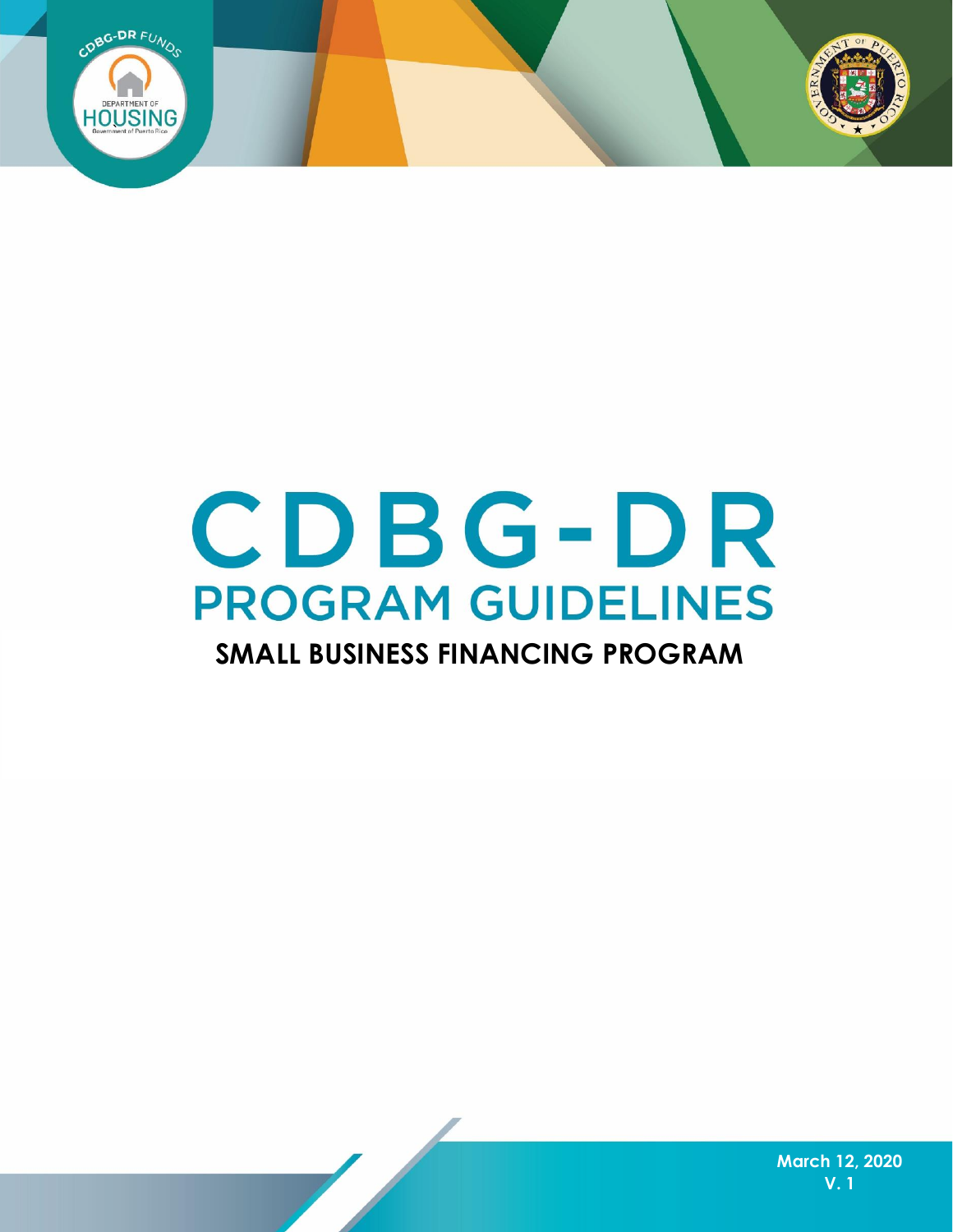CDBG-DR Program Guidelines Small Business Financing Program March 12, 2020 (V. 1) Page 2 / 29

**This page was intentionally left blank.**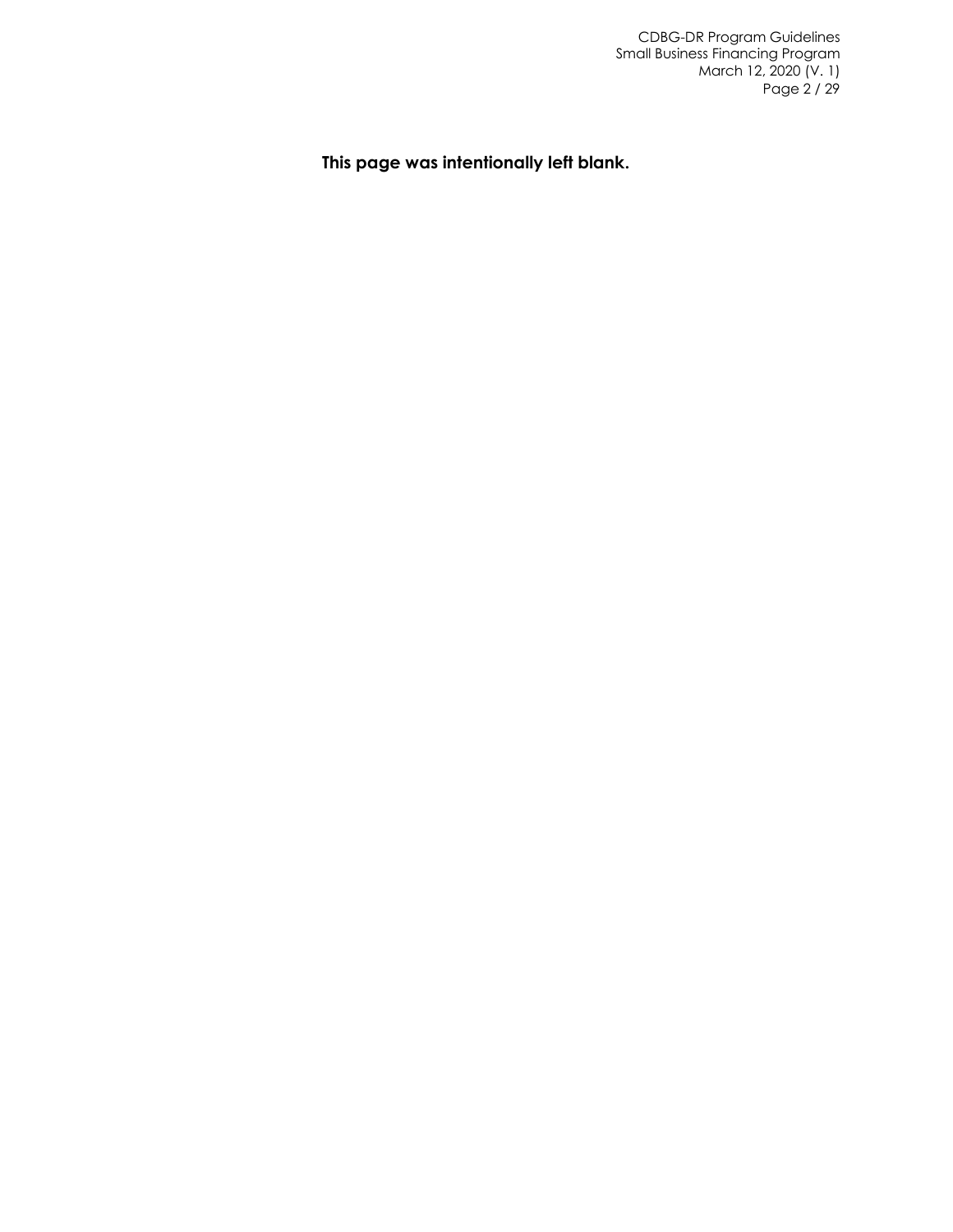CDBG-DR Program Guidelines Small Business Financing Program March 12, 2020 (V. 1) Page 3 / 29

#### PUERTO RICO DEPARTMENT OF HOUSING CDBG-DR PROGRAM GUIDELINES **SMALL BUSINESS FINANCING PROGRAM** VERSION CONTROL

**VERSION NUMBER DATE REVISED DESCRIPTION OF REVISIONS 1 March 12, 2020 Original version**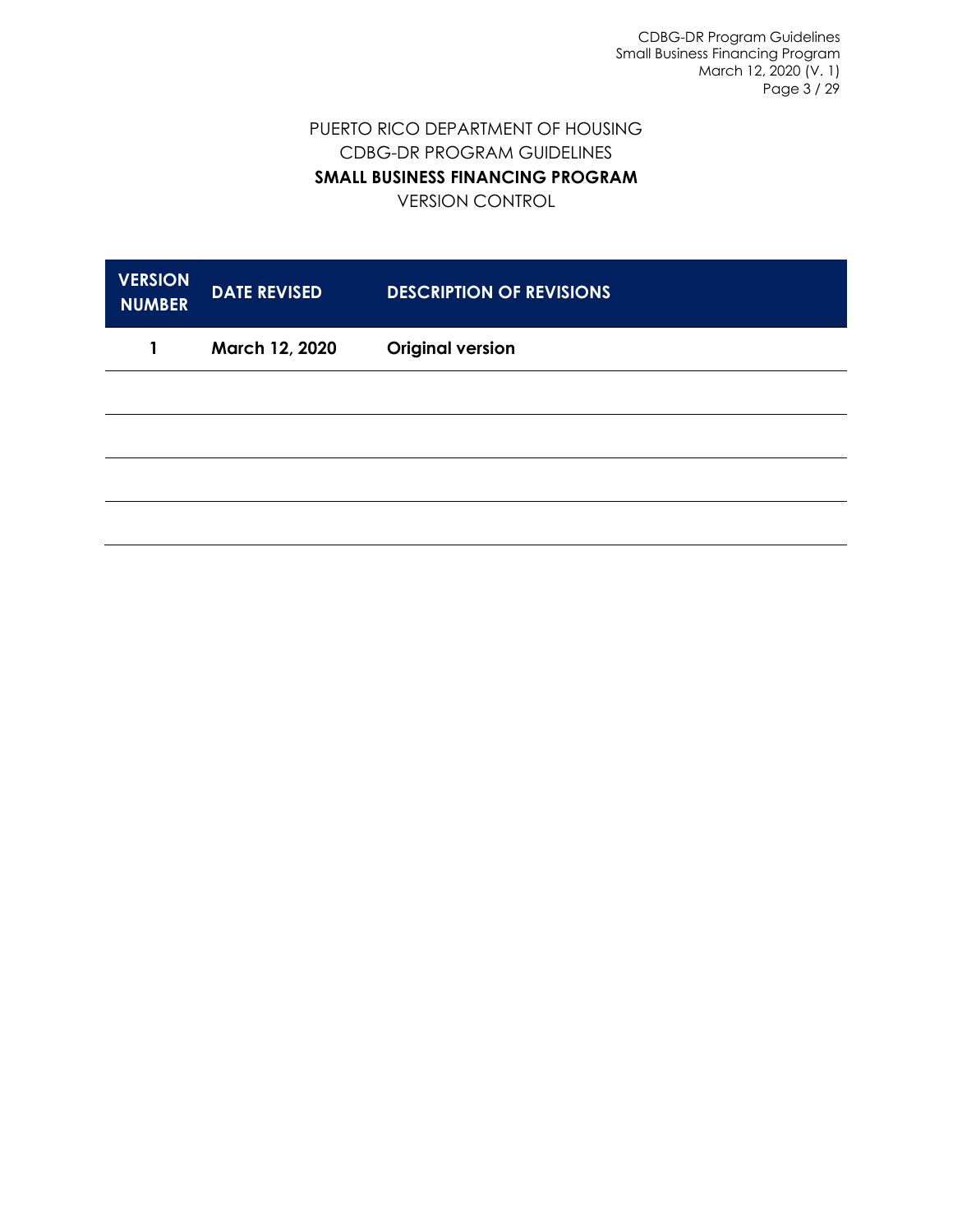# **Table of Contents**

| 1            |     |  |  |  |
|--------------|-----|--|--|--|
|              | 1.1 |  |  |  |
|              | 1.2 |  |  |  |
|              | 1.3 |  |  |  |
|              | 1.4 |  |  |  |
| $\mathbf 2$  |     |  |  |  |
| $\mathbf{3}$ |     |  |  |  |
|              | 3.1 |  |  |  |
| 4            |     |  |  |  |
|              | 4.1 |  |  |  |
|              | 4.2 |  |  |  |
| 5            |     |  |  |  |
|              | 5.1 |  |  |  |
|              | 5.2 |  |  |  |
| 6            |     |  |  |  |
|              | 6.1 |  |  |  |
|              | 6.2 |  |  |  |
| 7            |     |  |  |  |
|              | 7.1 |  |  |  |
| 8            |     |  |  |  |
|              | 8.1 |  |  |  |
|              | 8.2 |  |  |  |
|              | 8.3 |  |  |  |
|              | 8.4 |  |  |  |
| 9            |     |  |  |  |
|              | 9.1 |  |  |  |
|              | 9.2 |  |  |  |
|              | 9.3 |  |  |  |
|              | 9.4 |  |  |  |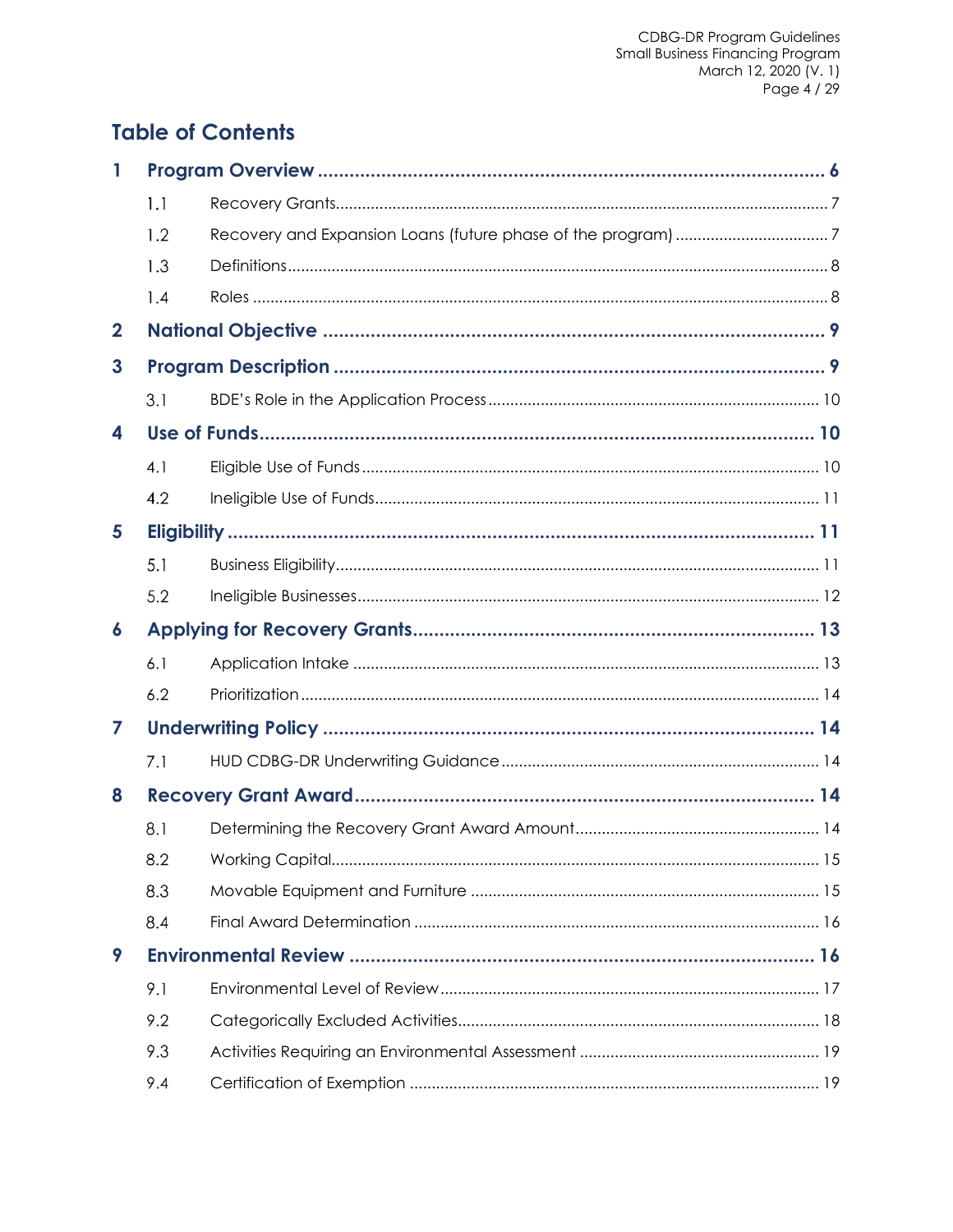| 10      |                                                                |  |  |  |  |
|---------|----------------------------------------------------------------|--|--|--|--|
| 11      |                                                                |  |  |  |  |
| 12      |                                                                |  |  |  |  |
| 13      |                                                                |  |  |  |  |
| 14      | Program-Based Reconsideration and/or Administrative Review  22 |  |  |  |  |
|         | 14.1                                                           |  |  |  |  |
|         | 14.2                                                           |  |  |  |  |
| 15      |                                                                |  |  |  |  |
|         | 15.1                                                           |  |  |  |  |
|         | 15.2                                                           |  |  |  |  |
|         | 15.3                                                           |  |  |  |  |
|         | 15.4                                                           |  |  |  |  |
|         | 15.5                                                           |  |  |  |  |
|         | 15.6                                                           |  |  |  |  |
|         | 15.7                                                           |  |  |  |  |
|         | 15.8                                                           |  |  |  |  |
|         | 15.9                                                           |  |  |  |  |
|         | 15.10                                                          |  |  |  |  |
|         | 15.11                                                          |  |  |  |  |
|         | 15.12                                                          |  |  |  |  |
| 16      |                                                                |  |  |  |  |
| $17 \,$ |                                                                |  |  |  |  |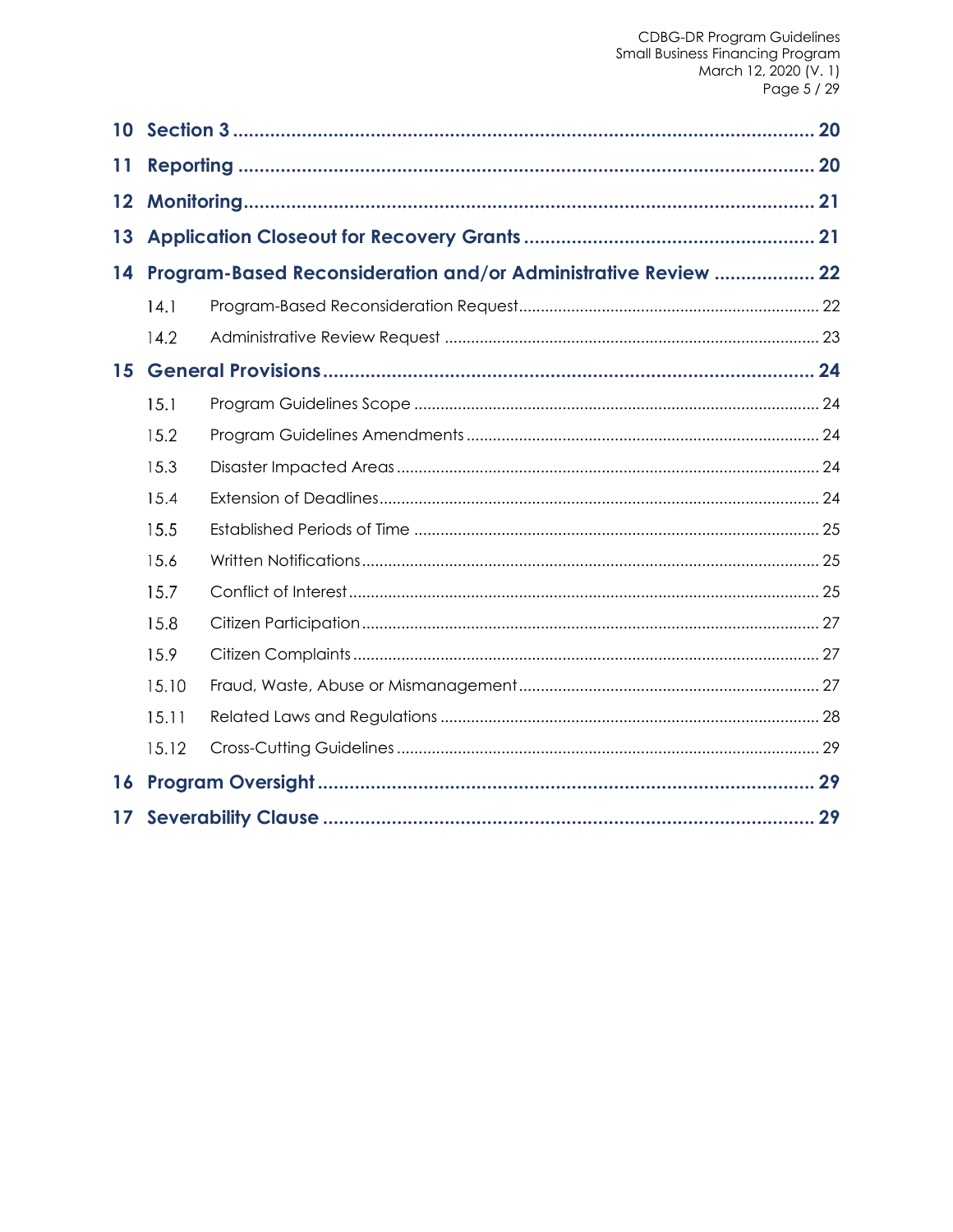# <span id="page-5-0"></span>**1 Program Overview**

Damage from Hurricanes Irma and María (hereinafter collectively referred to as, the **Hurricanes**) impacted and disrupted small businesses across the Island. The impact to an already declining economy caused small businesses, including microenterprises, to have even less access to critical capital necessary to support the recovery and growth of the small business sector in order to create and retain jobs. As the administering entity of the Community Development Block Grant - Disaster Recovery (**CDBG-DR**) funding through the United States Department of Housing and Urban Development (**HUD**), the Puerto Rico Department of Housing (**PRDOH**) will provide funding to these businesses through the Small Business Financing Program (**SBF Program** or **Program**). Puerto Rico's vision for success with the SBF, both during and after the service delivery, is to:

- Provide grants and loans that implement economic recovery.
- Help retain and expand employment of low- and moderate-income (**LMI**) persons which is defined as persons who are eighty percent (80%) of Area Median Family Income (**AMFI**) or below according to HUD Modified Income Limits for CDBG-DR Puerto Rico).<sup>1</sup>
- Promote job creation and retention through the recovery and growth of businesses damaged and/or disrupted by the hurricanes, and the growth of start-up businesses established after the hurricanes.
- Provide technical assistance to help small business graduate to more traditional banking relationships with financial institutions.
- Leverage CDBG-DR funds to attract private capital to serve financing needs of small business.

This Program has been allocated a total of two hundred twenty-five million dollars (\$225,000,000) in the Puerto Rico CDBG-DR Action Plan, as amended; amount that is subject to change with subsequent amendments. Program funding will support small business and microenterprise recovery through the initial funding of a Recovery Grant up to a maximum of fifty thousand dollars (\$50,000) to cover working capital and moveable equipment. Subject to availability of Program funds, the SBF Program may, at a later date, release funding for Recovery and Expansion Loans of up to one hundred thousand dollars (\$100,000) each to support the rehabilitation or new construction of small business facilities.

These Program Guidelines pertain to the initial funding of the Recovery Grants. Specific requirements for the Recovery and Expansion Loan service offerings of the Program, described below, will be released in an amendment to these Program Guidelines at a later date.

<sup>1</sup> These limits vary annually. See 2019 CDBG-DR income limits for Puerto Rico here: [https://www.hudexchange.info/resources/documents/2019-Puerto-Rico-Income-Limits.pdf.](https://www.hudexchange.info/resources/documents/2019-Puerto-Rico-Income-Limits.pdf)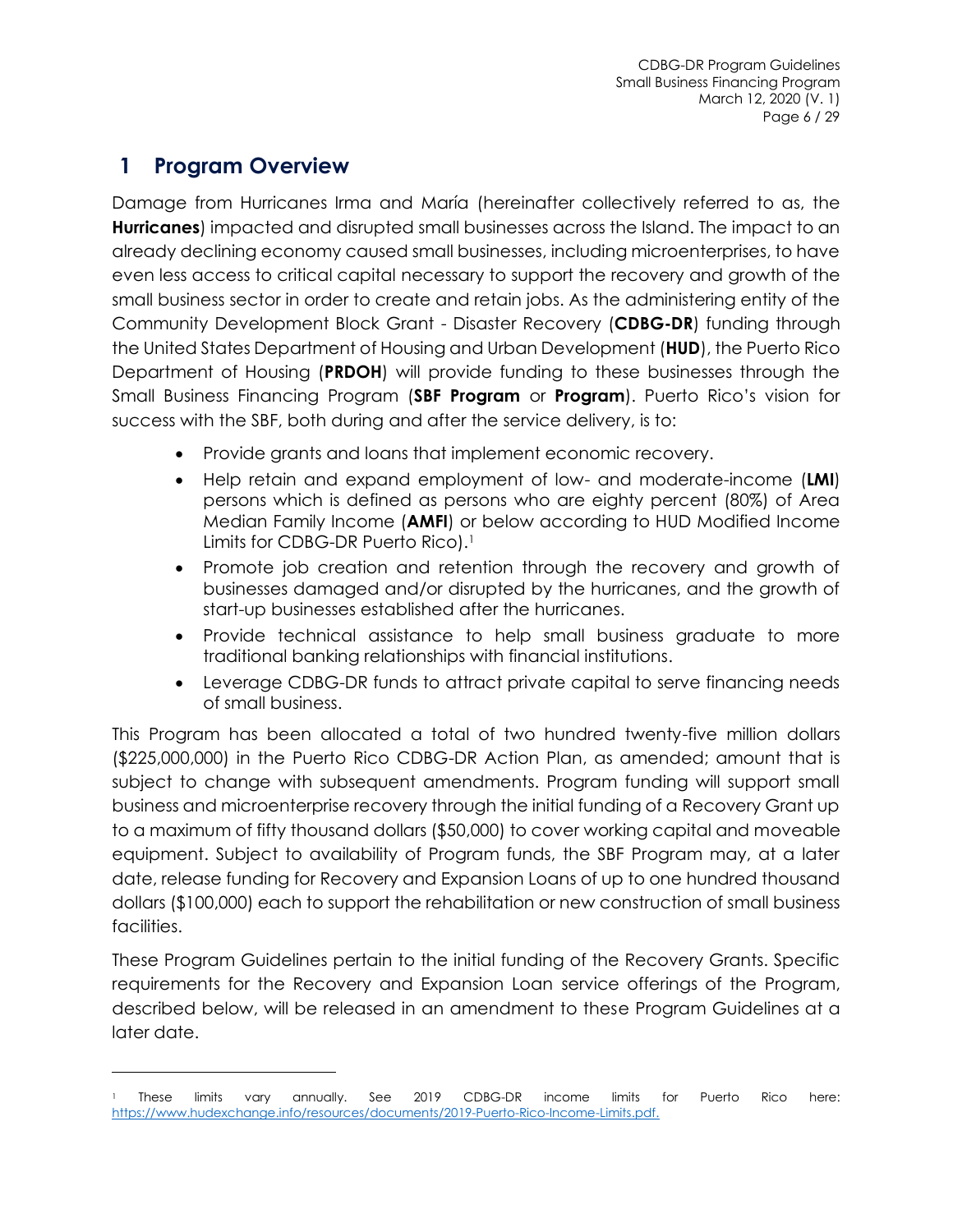# 1.1 Recovery Grants

<span id="page-6-0"></span>The Recovery Grant offered by the SBF Program is intended to help microenterprises and/or small businesses re-start operations and/or invest in growth opportunities in the wake of the hurricanes by providing grants for working capital, and non-affixed equipment. The amount of the grant and the timing of the draws will be determined by the underwriting process. Some businesses may be required to draw on the grant up to three (3) increments, based on risk assessments and other underwriting determinations. The Program will initiate with the Recovery Grant as initial service offerings. Small businesses and microenterprises on the Island are eligible to apply for the Recovery Grants, provided they can show evidence of:

- Hurricane-related damage and/or disruption; and
- an unmet need for recovery and growth

## **Recovery and Expansion Loans (future phase of the program)**

<span id="page-6-1"></span>The Recovery and Expansion Loans Program, if funded, will include Option A Working Capital Line of Credit and Option B Term Loans for Larger Projects.

#### **OPTION A: WORKING CAPITAL REVOLVING LINE OF CREDIT**

The Working Capital Revolving Line of Credit Program will provide up to one hundred thousand (\$100,000) to cover working capital and non-affixed equipment expenses for businesses that can provide evidence of capacity to support short term debt. The amount of the Line of Credit will be set based on the recovery plan, management capacity and contracts or related evidence of receivables of small business borrowers. The Line of Credit will be one-hundred percent (100%) funded by CDBG-DR and will have a one (1) year term with options to renew, based on performance.

#### **OPTION B: TERM LOAN FOR LARGER PROJECTS**

The Term Loan for Larger Projects will leverage CDBG-DR funds with private capital for larger loans that can fund working capital, equipment, assets that can be collateralized and acquisition and/or improvement to real estate and related business facilities.

CDBG-DR funds will provide a guarantee or a loan loss reserve of up to twenty-five percent (25%) of the loan amount. The loan amount and repayment term for each Term Loan will be set based on the useful life of the collateral, the financial feasibility of the project and the capacity of the business. The Economic Development Bank of Puerto Rico, as partner, will work to identify sources of capital to fund the Term Loans with the CDBG-DR credit enhancement.

The Term Loan program addresses an unmet need of access to capital for larger projects where private financing sources remain reluctant to lend based on perceived risks of the post-disaster Island economy. The Term Loan is a strategic financing option for businesses that have a clear growth plan and management capacity that will result in expanded employment for Puerto Rico residents.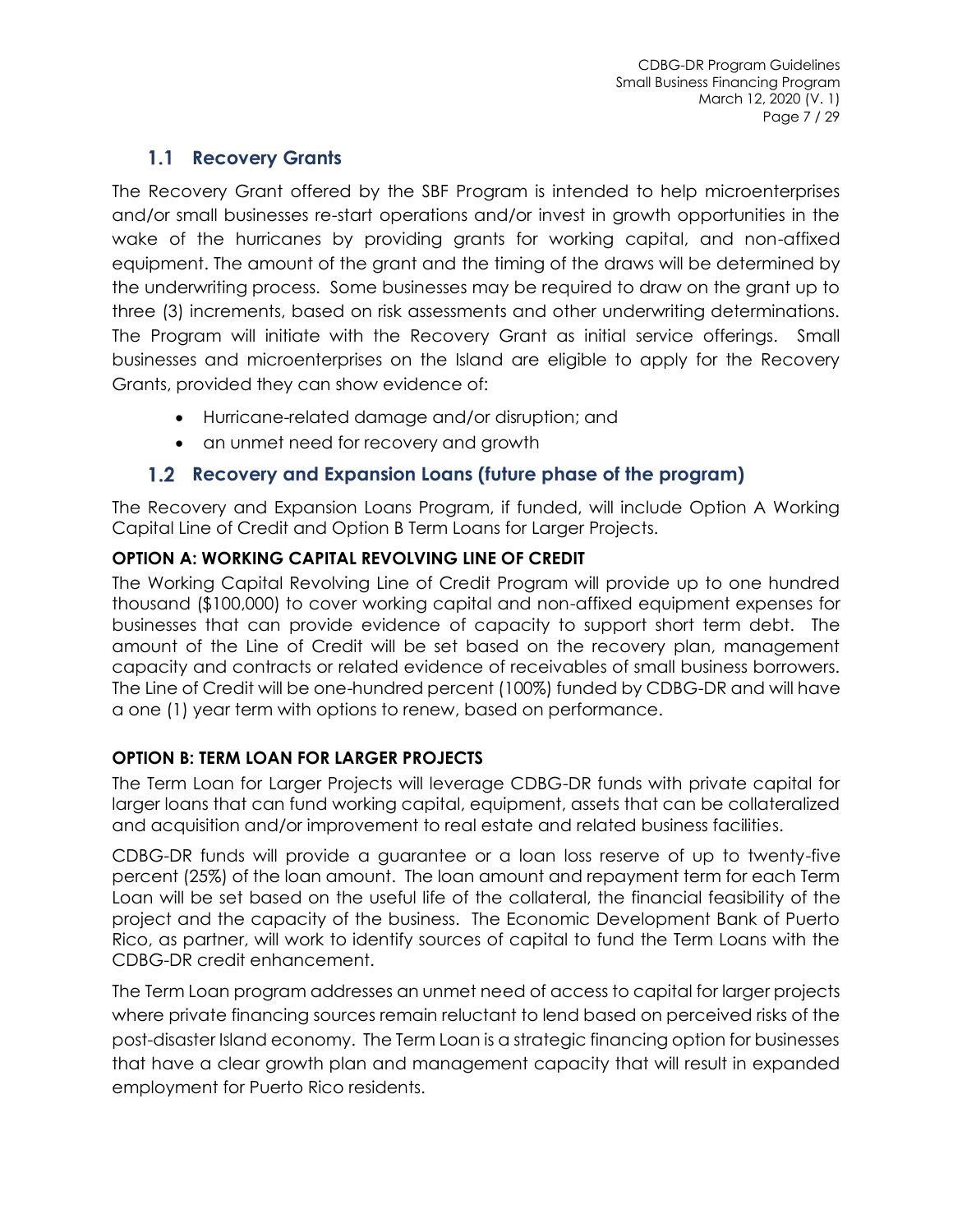## <span id="page-7-0"></span>1.3 Definitions

- **Business Applicant**  A business entity that has applied to the Program for assistance through one of the available grant or loan programs.
- **Microenterprise** For purposes of the CDBG-DR program, a microenterprise is a business that has five (5) or fewer employees, one or more of whom owns the business. This includes a self-employed individual.<sup>2</sup>
- **Small Business** For the purpose of this Program, a business is considered a small business when it is composed of seventy-five (75) employees or less.<sup>3</sup>
- **Movable Equipment** equipment not built-in, fixed, or attached to the building.
- **Working Capital**  funds used to finance typical operating expenses necessary to support the production of goods and services provided by the business.

## 1.4 Roles

<span id="page-7-1"></span>The following roles will be involved in the delivery of the Recovery Grant offered by the SBF Program:

# 1.4.1 BDE's role as Program Manager

The Economic Development Bank of Puerto Rico (**BDE,** for its Spanish acronym) will provide production and compliance management and serve as the Recovery Grant underwriter, administrator and servicer through a subrecipient agreement (**SRA**) with PRDOH. In this role, BDE will manage all major aspects of the Program including, but not limited to:

- Developing and implement program policies, procedures, and protocols;
- Conduct CDBG-DR compliance reviews;
- Conduct intake and eligibility reviews;
- Implement financial management and compliance reporting;
- Conduct underwriting review and award calculation;
- Conduct applicant and client issue resolution;
- Prepare grant agreements and related documents;
- Prepare and submit draw requests; and
- Maintain accurate records and documentation.

<sup>2</sup> Per 24 C.F.R. § 570.3, the definition of microenterprise for CDBG-DR funds adheres to the meaning provided in section 102(a) (22) of the Housing and Community Development Act.

<sup>3</sup> Based on the results of an economic sector trend analysis conducted by the Federal Reserve Bank of New York after Hurricanes Irma and María, PRDOH understands that the effect of the Hurricanes was more significant for smaller businesses with fewer employees. For further information, refer to [https://www.newyorkfed.org/medialibrary/media/outreach-and](https://www.newyorkfed.org/medialibrary/media/outreach-and-education/puerto-rico/2018/PRSBS-2018-SectorTrends.pdf)[education/puerto-rico/2018/PRSBS-2018-SectorTrends.pdf\)](https://www.newyorkfed.org/medialibrary/media/outreach-and-education/puerto-rico/2018/PRSBS-2018-SectorTrends.pdf)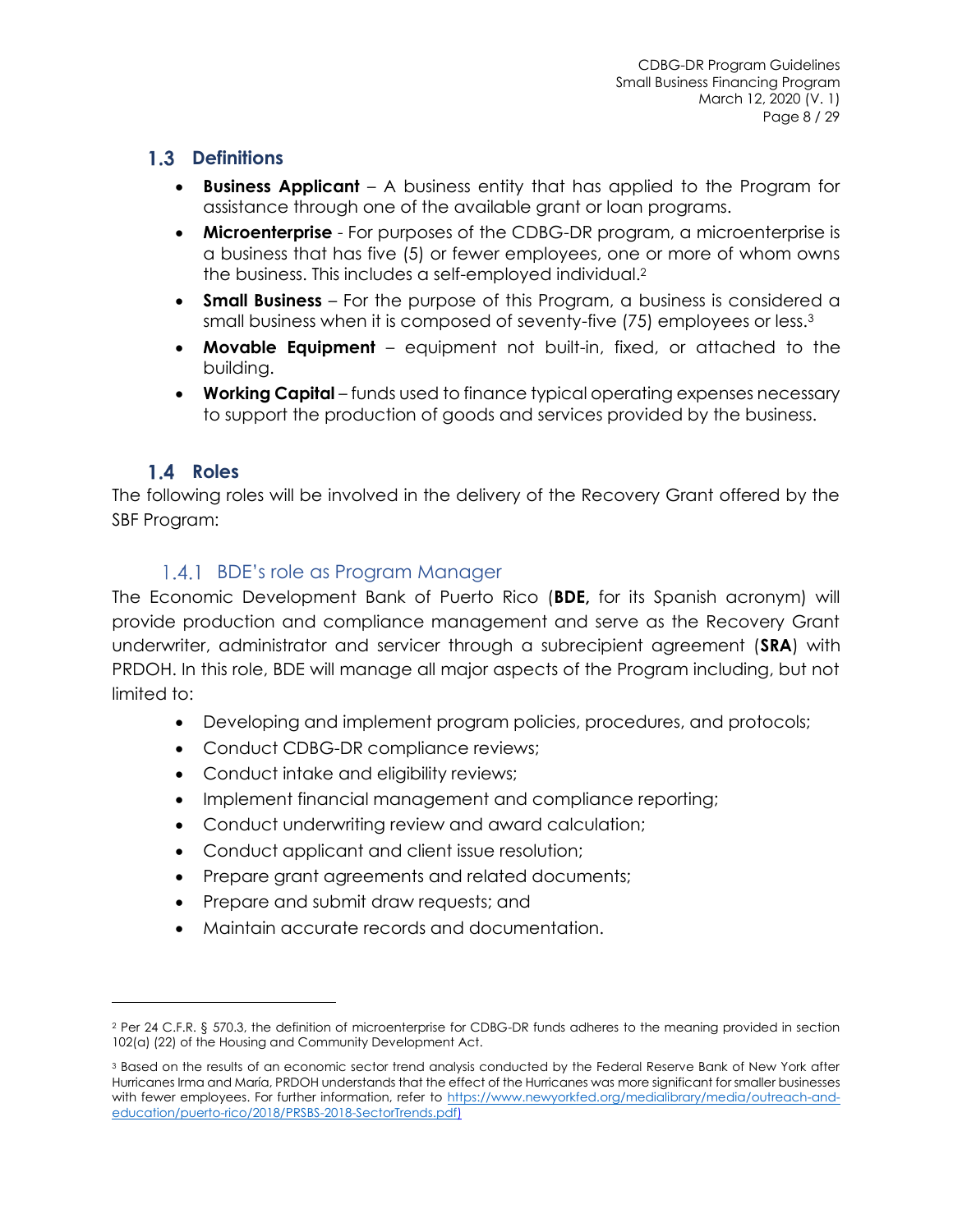# 1.4.2 DDEC's role as Marketing and Outreach Lead

The Department of Economic Development and Commerce (**DDEC**) will serve the Program in a program marketing and community outreach role. Marketing Initiatives under DDEC's purview will serve to ensure potential Business Applicants are aware of the program and know how to apply. In this role, DDEC is responsible for:

- Creating and implementing an outreach and marketing plan that outlines the intended audience of the SBF Program and the methodology for outreach;
- Delivering media plan strategies; and
- Conducting informational sessions with key stakeholders across the Island.

# <span id="page-8-0"></span>**2 National Objective**

All CDBG-DR-funded activities must meet at least one (1) of the three (3) HUD national objectives defined in the authorizing statute of the CDBG program at 104(b)(3) of the Housing and Community Development Act of 1974 (**HCDA**), as amended, 42 U.S.C. § 5305. It is anticipated that projects funded through the SBF Program will meet one of the following national objectives:

- Benefit to low- and moderate-income persons (**LMI**)
- LMI Job Creation/Retention 24 C.F.R.  $\S$  570.483 (b)(4);
- LMI Area Benefit 24 C.F.R.  $\S$  570.483(b)(1);
- LMI Limited Clientele (microenterprises) 24 C.F.R. § 570.483(b)(2);
- Urgent Need 24 C.F.R. § 570.483(d)
- Prevention or Elimination of Slums or Blight (**SB**)

PRDOH has set a minimum goal to expend thirty percent (30%) of SBF Program funds on projects that result in a benefit to LMI individuals or that demonstrably serve LMI areas.

# <span id="page-8-1"></span>**3 Program Description**

The total allocation for the SBF Program is two hundred twenty-five million dollars (\$225,000,000) but is subject to change with additional CDBG-DR Action Plan Amendments. These Program Guidelines address only the requirements for the Recovery Grant offered by the SBF Program.

The SBF Recovery Grants will assist eligible Puerto Rico owned and operated microenterprises and small businesses to help restart operations. The amount of the grant and timing of draws will be based on the determination of unmet need and eligible expenses as assessed in a business's Application to the Program.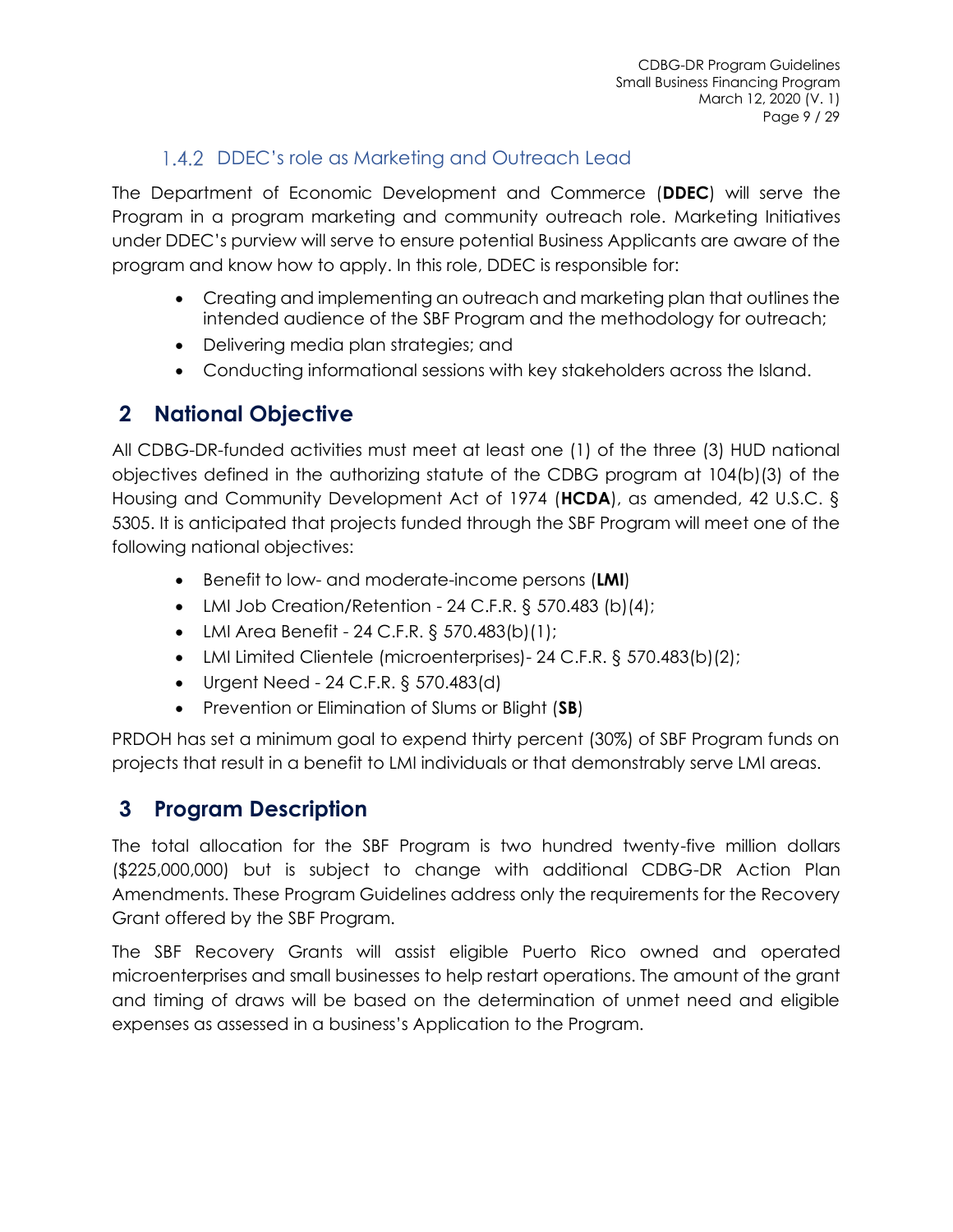## <span id="page-9-0"></span>**BDE's Role in the Application Process**

When available, eligible applicants may apply for the Recovery Grant and/or the Recovery and Expansion Loan. This process will be conducted in coordination with BDE, who will help applicants identify the type and amount of assistance that best serves their unmet business recovery and growth needs. BDE will offer technical assistance and guidance during the intake and application process as well.

As underwriter, administrator and servicer, BDE will underwrite applications for the SBF Program based on:

- CDBG-DR Economic Development underwriting criteria as specified in the CDBG-DR Notice with a focus on: credit, capacity, collateral, capital and character; and
- CDBG-DR and Puerto Rico compliance requirements.

# <span id="page-9-1"></span>**4 Use of Funds**

All grant and loan projects must comply with the following eligible activities as permitted under the Housing and Community Development Act of 1974, as amended, (42 U.S.C. § 5301, *et seq.):*

- Section 105(a)(14) assistance to public or private nonprofit entities (42 U.S.C.  $§$  5305(a)(14);
- Section 105(a)(15) assistance to neighborhood-based nonprofit organizations, local development corporations, and nonprofit organization (42 U.S.C. § 5305(a)(15);
- Section 105(a)(17), economic development assistance that creates or retains jobs (42 U.S.C. § 5305(a)(17); and/or
- <span id="page-9-2"></span>• Section 105(a) (22) assistance to microenterprises (42 U.S.C. § 5305(a) (22).

#### **Eligible Use of Funds**

Eligible uses of funds<sup>4</sup> for the SBF Recover Grant<sup>5</sup> awards:

- Up to **six** (**6**) **months** of documented working capital expenses, including: inventory;
- Monthly office and/or business facility mortgage or rent;
- Monthly non-owner wages and related benefits;
- Monthly utilities (water, electricity, gas, cable, phone, internet); and

<sup>4</sup> Categorically Excluded from NEPA and not subject to the related authorities listed in 24 C.F.R. § 50.4 and 58.5, unless Extraordinary Circumstances apply pursuant to 24 C.F.R. § 50.19(a) or 58.35(c).

<sup>5</sup> Eligible use of funds for the Recovery and Expansion Loan service offering of the SBF Program will be added to these Program Guidelines in a later amendment.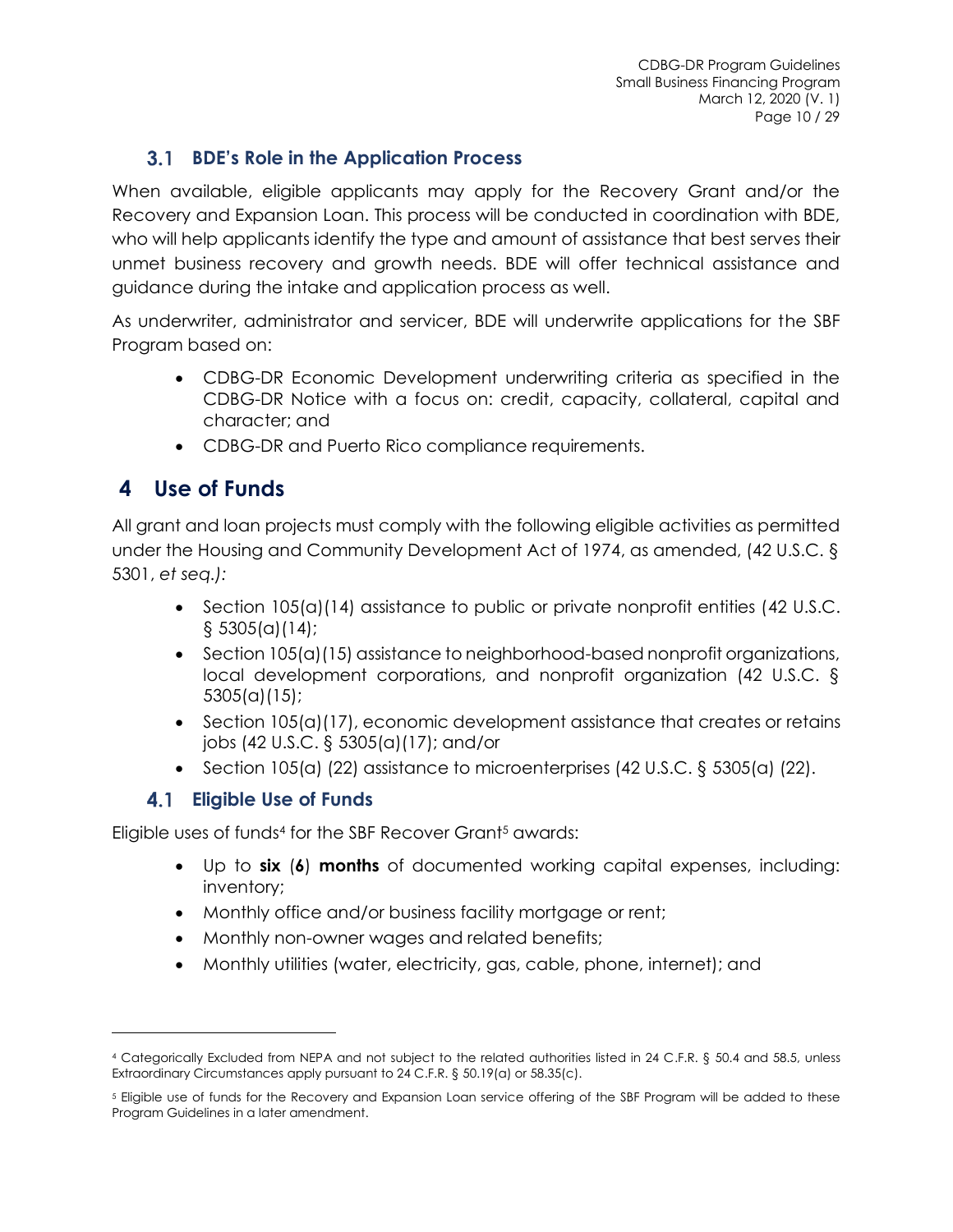• Equipment that is not affixed to real property (subject to Categorically Excluded activities not subject to § 58.5 (24 C.F.R. § 58.35(b)) and is necessary for the recovery of the business.

#### <span id="page-10-0"></span>**Ineligible Use of Funds**

SBF Recovery Grant<sup>6</sup> funds do not cover the following items:

- Reimbursement of expenses incurred in the business prior to the date of submission of the Application for CDBG-DR funds;
- Acquisition of real property;
- Construction or construction-related activities, including purchase of fixtures or equipment that require construction-related installation;
- Refinance of existing debt and/or principal and interest payments on any other debt;
- Political or religious activities;
- Replacement of lost business revenue;
- Buying out a stockholder or equity holder in a business;
- Buying out or reimbursing a family member;
- Investments in instruments or investments for the sole purpose of return on investments;
- Payment of tax arrearages, governmental fines or penalties;
- Expenses for which private philanthropy, The National Flood Insurance Program (**NFIP**) or small businesses with private flood insurance, other insurance, state or federal benefits have been or will be paid or financial assistance that has been approved or provided by federal, state, or other sources considered to be duplicative of CDBG-DR funds; and
- Replacement of non-commercial vehicles.

# <span id="page-10-1"></span>**5 Eligibility**

#### <span id="page-10-2"></span>**Business Eligibility**

Business Applicants must provide evidence of unmet needs due to the impact of Hurricanes Irma and/or María. Re-starting for-profit businesses and non-profit organizations may apply.

For existing and re-starting businesses, eligibility requirements include, but are not limited to, the following:

• Must show evidence of status as an existing or re-starting business or sole proprietorship that is recovering from storm damage and/or business

<sup>6</sup> Ineligible use of funds for the Recovery and Expansion Loan aspect of the SBF Program will be added to these Program Guidelines in a later amendment.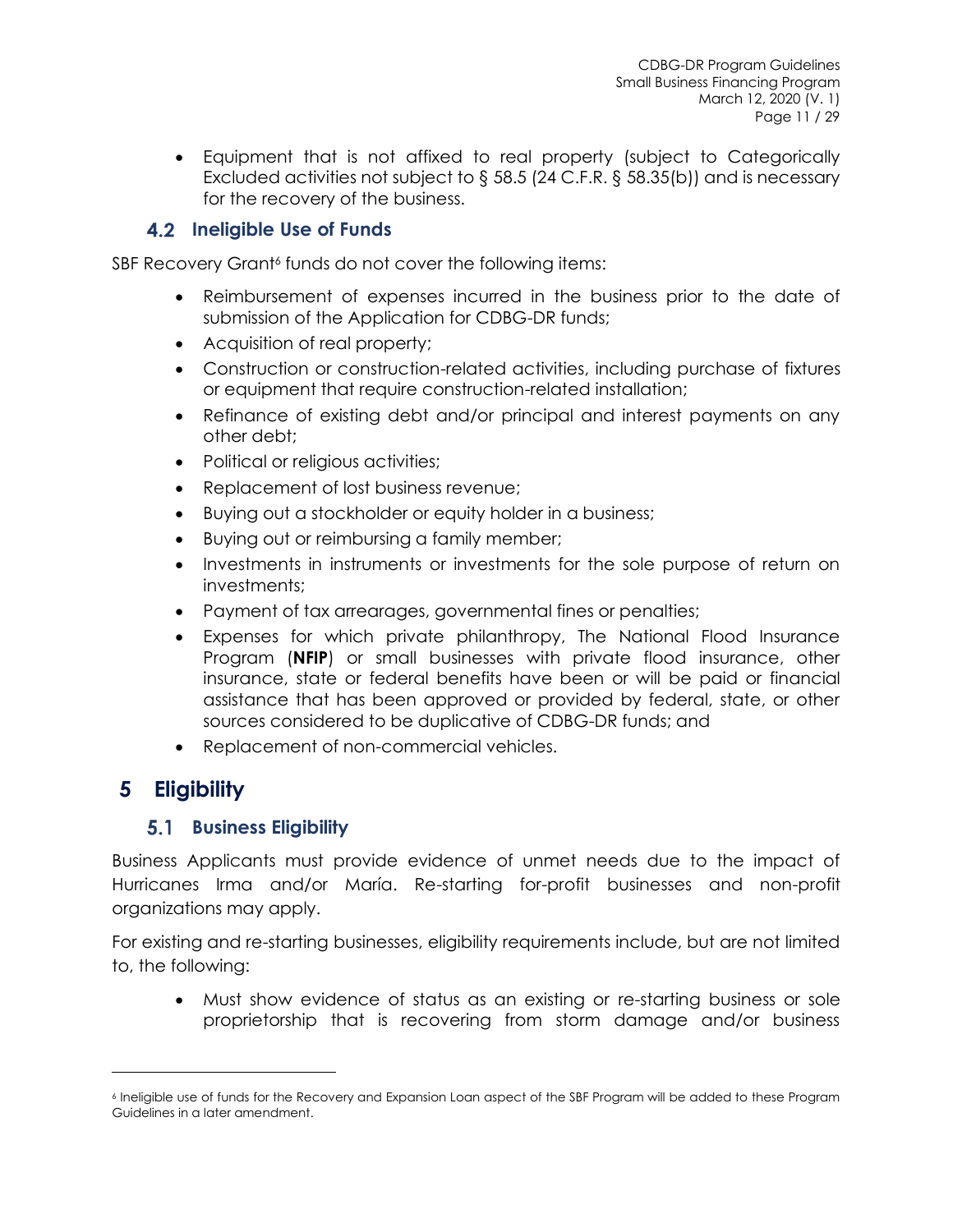disruption and is registered as Puerto Rico based enterprise where principals are residents of Puerto Rico;

- Must be a Small Business as defined in these Program Guidelines;
- Must be a Microenterprise as defined in these Program Guidelines;
- Must provide evidence of skills, experience and management capacity and a track record of meeting financial obligations within the context of compensating factors;
- For-profit or non-profit organization must be located in Puerto Rico and registered to do business in Puerto Rico (non-profits will be evaluated for eligibility based on the earned-income portion of operations; religious organizations will be evaluated based on the secular operations of the organization).
- Business must have been in operation at the time of the Hurricane(s) and must have been open on or before September 6, 2017 for Hurricane Irma and on or before September 20, 2017 for Hurricane María.
- Business must show evidence of direct impact by the Hurricane(s), as demonstrated by a documented financial or physical loss. The assessed physical damage and/or financial loss calculations are used to determine eligibility; the Program will not fund construction-related expenses or financial losses.
- In order to qualify under physical loss, a business must demonstrate it had a minimum of five thousand dollars (\$5,000) in third-party verified physical damages or losses.

In order to qualify under a financial loss, a business must demonstrate a fifteen percent (15 %)-annual gross revenue decline from 2016 to 2017. In order to qualify for financial loss assistance, the following conditions must exist for the business:

- It must be currently in business or able to use funding from CDBG-DR to reopen the business.
- Businesses that are not currently open must demonstrate how funding will be used towards re-opening the business and provide a business plan detailing a path towards sustainability.
- Businesses that are not currently open are not required to re-open in the same location in which they were operating before the hurricanes.
- It must have eligible unmet needs after accounting all Duplication of Benefits (**DOB**).
- No more than seventy-five (75) full-time equivalent employees.

#### **Ineligible Businesses**

<span id="page-11-0"></span>The following businesses are ineligible to receive an SBF Recovery Grant:

• Facilities not open to the general public that serve a predominantly higher income clientele; Professional sports teams; Yacht Clubs; Non-public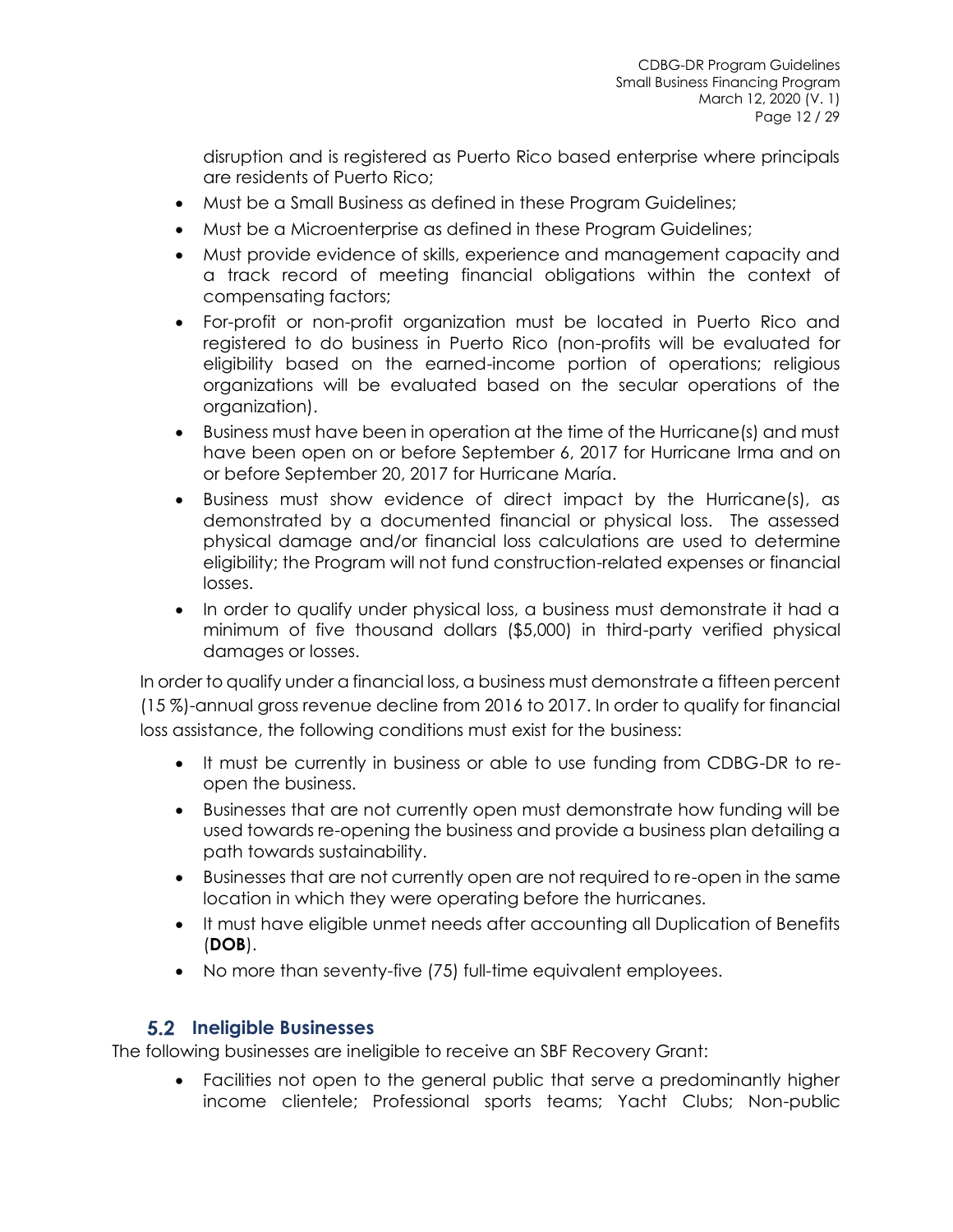recreation facilities; Private or commercial golf courses or country clubs; Casinos or other gambling establishments;

- Speculative investment companies; Real estate investment companies; Owners of property that is rented out for residential purposes;
- Lending institutions; Homeowners Associations;
- Entities engaged in operating or managing adult entertainment businesses or massage parlors;
- Retailers whose income from tobacco sales is thirty-five percent (35%) or more of gross, in-store, non-fuel sales (electronic cigarettes are not considered in this calculation);
- Establishments whose sales of alcohol are fifty percent (50%) or more of total sales;
- Private utilities:
- Entities engaged in lobbying or political activities;
- Entities engaged or involved in religious activities, except where expenses are clearly distinguishable between the organization's religious and secular activities;
- Entities that received federal assistance in the past and did not comply with maintaining the required flood insurance;
- Entities and/or business owners that are listed on the HUD Debarred List;<sup>7</sup>
- Entities and/or owners currently in foreclosure or bankruptcy; or
- Entities that are not current on any municipal, state, or federal obligation that may be converted to a lien or a fine (property taxes, etc.).

# <span id="page-12-0"></span>**6 Applying for Recovery Grants**

BDE, as Program Manager and Subrecipient to PRDOH, will implement the SBF Program under PRDOH oversight.

## <span id="page-12-1"></span>**Application Intake**

Application intake will begin with a publicly advertised Application process. BDE will review all Applications for eligibility with threshold requirements and then complete an underwriting review before making a final eligibility determination. BDE will inform and work with the selected entities through the Application process to complete all eligibility review steps required to successfully receive an award.

Eligible entities that wish to submit an Application will need to follow this process and submit all required documents associated by the deadlines provided. Instructions for completing the Application will be provided by BDE and also posted to the PRDOH website.

<sup>7</sup> See:<https://www.dol.gov/ofccp/regs/compliance/preaward/debarlst.htm>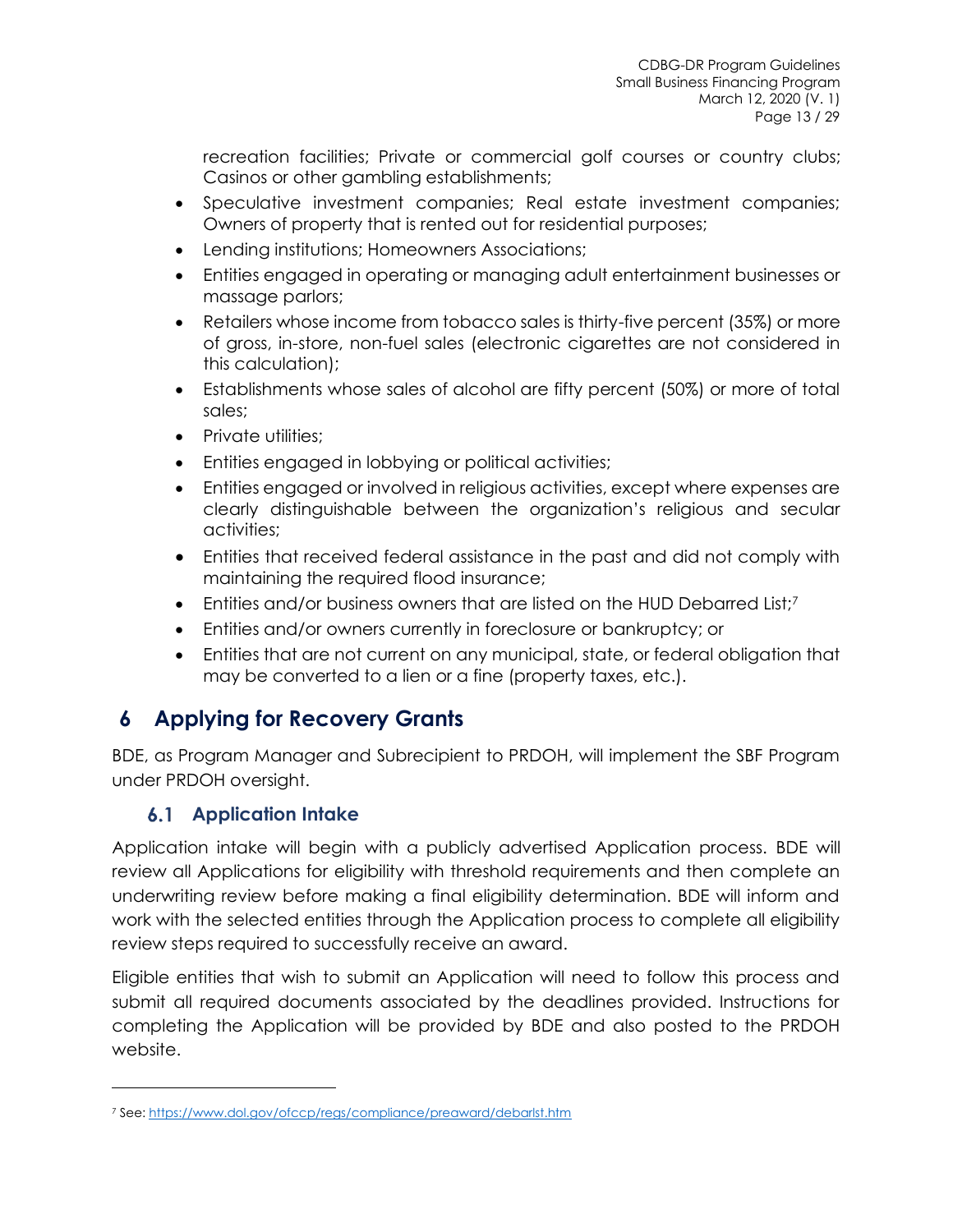# **6.2 Prioritization**

<span id="page-13-0"></span>Requests for assistance will be evaluated on a first come, first served basis for Applications that meet all applicable requirements for assistance, so long as Program funds are available.

# <span id="page-13-1"></span>**7 Underwriting Policy**

## <span id="page-13-2"></span>**7.1 HUD CDBG-DR Underwriting Guidance**

Underwriting for both the Recovery Grant and the Recovery and Expansion Loan applications will follow HUD guidelines at 24 C.F.R. § 570.209 as the financial underwriting framework for evaluating the feasibility of Applications. BDE will complete this underwriting review understanding that different levels of review are appropriate to take into account differences in the size and scope of each Application, and in the case of a microenterprise or other small business to take into account the differences in the capacity and level of sophistication among businesses of differing sizes.

The objectives of the underwriting guidelines are to ensure all awarded Business Applicants meet the CDBG Underwriting Criteria of 24 C.F.R. § 570.209 to evaluate:

- That project costs are reasonable;
- That all sources of project financing are committed;
- That to the extent practicable, CDBG-DR funds are not substituted for non-Federal financial support;
- That the project is financially feasible;
- That to the extent practicable, the return on the owner's equity investment will not be unreasonably high; and
- To the extent practicable, CDBG-DR funds are disbursed on a pro rata basis if other sources of funds are provided to the project.

# <span id="page-13-3"></span>**8 Recovery Grant Award**

## <span id="page-13-4"></span>**Determining the Recovery Grant Award Amount**

BDE will calculate the Recovery Grant award amount based on an evaluation of the individual business. This evaluation will take DOB into consideration.

## 8.1.1 Duplication of Benefits (DOB)

The Robert T. Stafford Disaster Relief and Emergency Assistance Act (Stafford Act), as amended, 42 U.S.C. §5121 *et seq*., prohibits any person, business concern, or other entity from receiving Federal funds for any part of such loss as to which he/she has received financial assistance under any other program, from private insurance, charitable assistance, or any other source. As such, PRDOH must consider disaster recovery aid received by Program applicants and determine if any assistance is duplicative. Any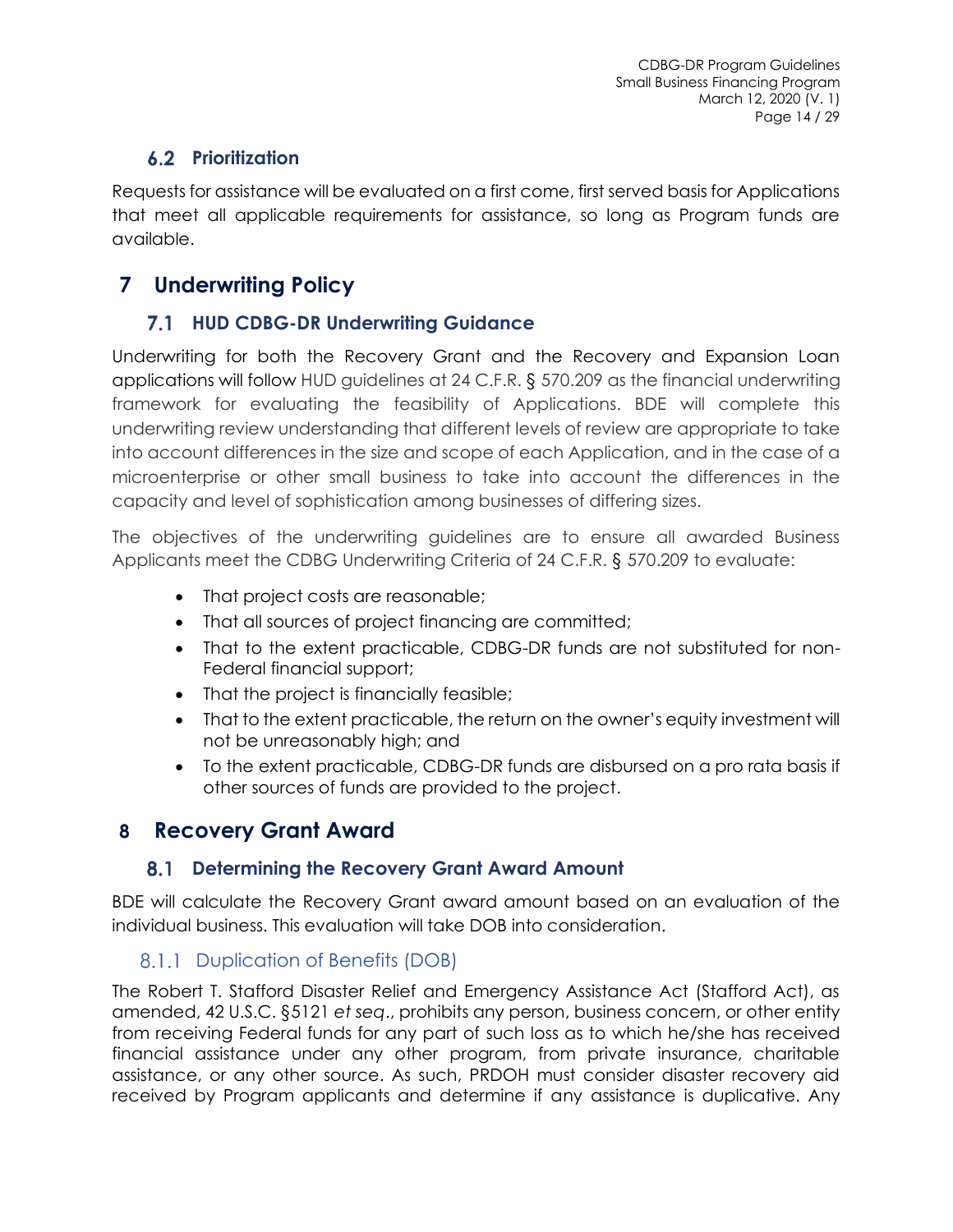assistance determined to be duplicative must be deducted from the Program's calculation of the applicant's total need prior to awarding assistance.

For each Business Applicant for SBF Grant Award assistance, BDE will conduct eligibility review and duplication of and verification of benefits reviews for all business-related assistance. If a business owner received **assistance for their home**, **such assistance will not be included** in the DOB analysis. BDE will require Business Applicants to disclose Hurricane recovery related assistance and determine what business is related and what is residence related.

## 8.1.2 Award Calculation

The final award calculation will be conducted in accordance with, but not limited to, the following steps:

- 1. Calculate eligible amount of working capital.
- 2. Calculate eligible amount of equipment and furniture.
- 3. Calculate Business Applicant's total eligible uses of funds. (Sum of Step 1 and 2)
- 4. Identify all potentially duplicative assistance through the Program Application. (SBA, NFIP, other business interruption insurance, etc.)
- 5. Verify all duplicative assistance received or approved for the Business Applicant and determines amount considered to be duplicative with the grant award.
- 6. Deduct assistance determined to be duplicative from the Business Applicant's eligible uses of funds.
- 7. Calculate final unmet need. (Step 3 minus Step 6).
- 8. Determine maximum loan award amount. (Lesser of Step 7 or fifty thousand dollars (\$50,000)).

## **Working Capital**

<span id="page-14-0"></span>For businesses requesting working capital assistance through the Recovery Grant offered by the SBF Program, BDE could determine an estimated monthly working capital need by reviewing Business Applicant's tax returns to determine an average monthly working capital expense for the business. BDE could also require the provision of alternative or supporting documents for calculating the monthly working capital, as BDE determines fit. Using the average working capital expense calculated for the business, BDE will multiply that number times six (6) to determine the Business Applicant's maximum eligible working capital assistance.

## **Movable Equipment and Furniture**

<span id="page-14-1"></span>The Business Applicant may be eligible for assistance for eligible movable equipment, machinery and/or furniture expenses. The amount approved for working capital and movable equipment expenses may not exceed the maximum award.

Costs associated with movable equipment include the documented repair or replacement of, machinery or equipment not dependent on construction,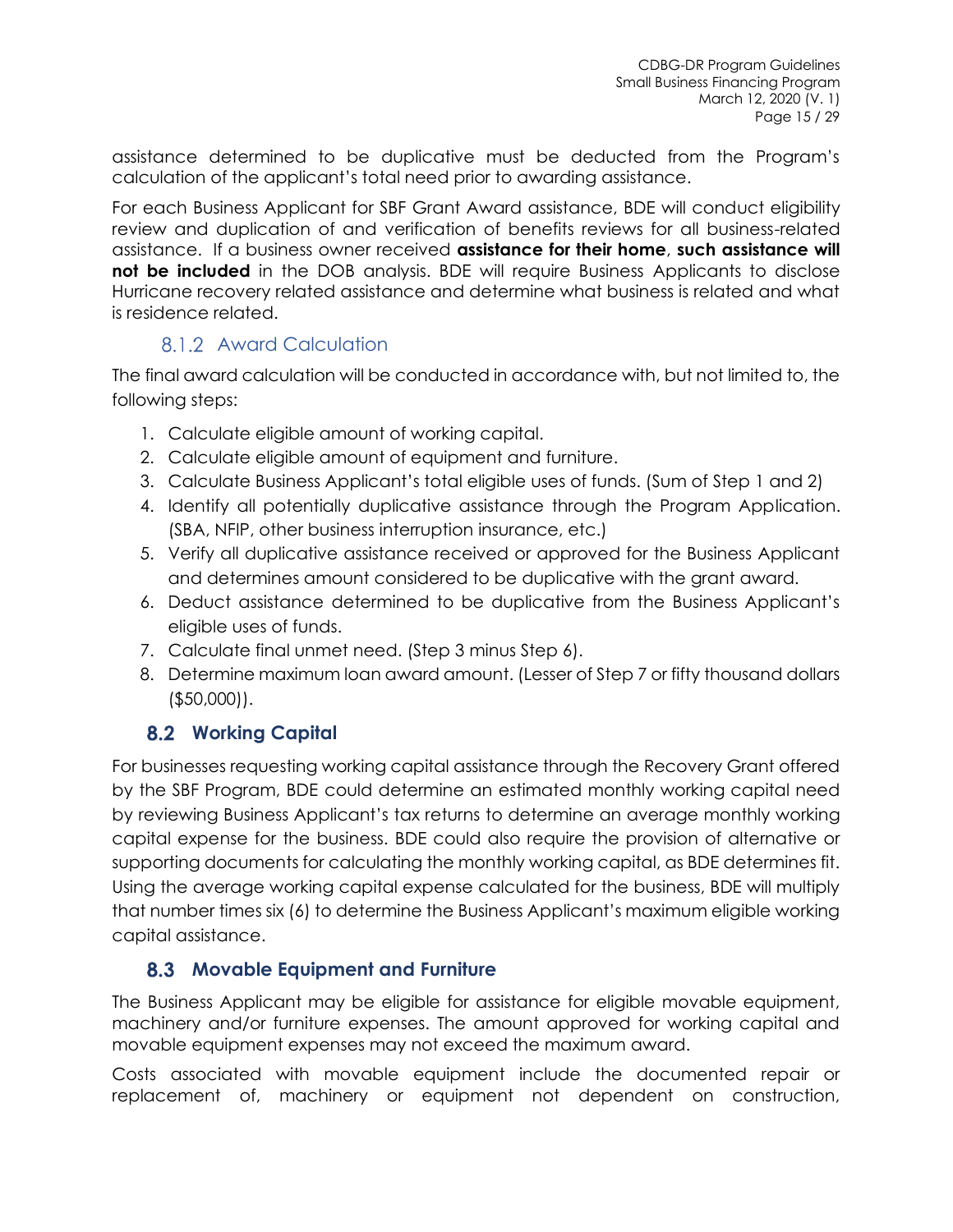reconstruction, ground disturbance or structural modifications. Reimbursement for equipment replaced after the hurricanes may be considered with the appropriate support documentation. In order to determine the amount for which a business is eligible for movable equipment and furniture, the Business Applicant must provide documentation, invoices and/or receipts with adequate description to determine the nature of the equipment or furniture and the installation requirements associated with making the equipment or furniture usable.

If the requested equipment or furniture is replacement for equipment or furniture damaged or destroyed by the floods, then the Business Applicant must provide verification of loss or damage (which may include pictures). If the requested equipment is necessary for the business to reopen and/or remain viable in the post-hurricane economy, the Business Applicant must provide justification for the new piece of equipment or furniture.

BDE will ensure all program costs are necessary and reasonable. All eligible uses of funds will be reviewed for DOB before final award determination and execution of grant agreements.

## **Final Award Determination**

<span id="page-15-0"></span>Once BDE has determined the total working capital and movable equipment expenses for which a Business Applicant may be eligible for the Recovery Grant offered by the SBF Program, BDE will conduct a DOB review and deduct the verified DOB amounts from the Business Applicant's final calculated award.

The DOB verification review will be carried out as described, but not limited to, the following:

- BDE will collect information on potentially duplicative funding sources from all Business Applicants during the Application phase.
- Business Applicants will be required to provide insurance provider contact information, policy coverage information and ID, claims information and amounts received and approved for all potentially duplicative sources.
- Business Applicants will be required to authorize BDE to contact all potentially duplicative funding sources on their behalf to verify all funding sources received and/or approved.
- Using information collected from the Business Applicant and the authorization provided to BDE by the Business Applicant, BDE will perform a verification of benefits received and/or approved on all Business Applicants. BDE may work directly with Business Applicants to expedite this process.
- BDE will calculate final eligible award amounts for Business Applicants.

# <span id="page-15-1"></span>**9 Environmental Review**

An environmental review is the process of reviewing a project and its potential environmental impacts to determine whether it meets federal, state, and local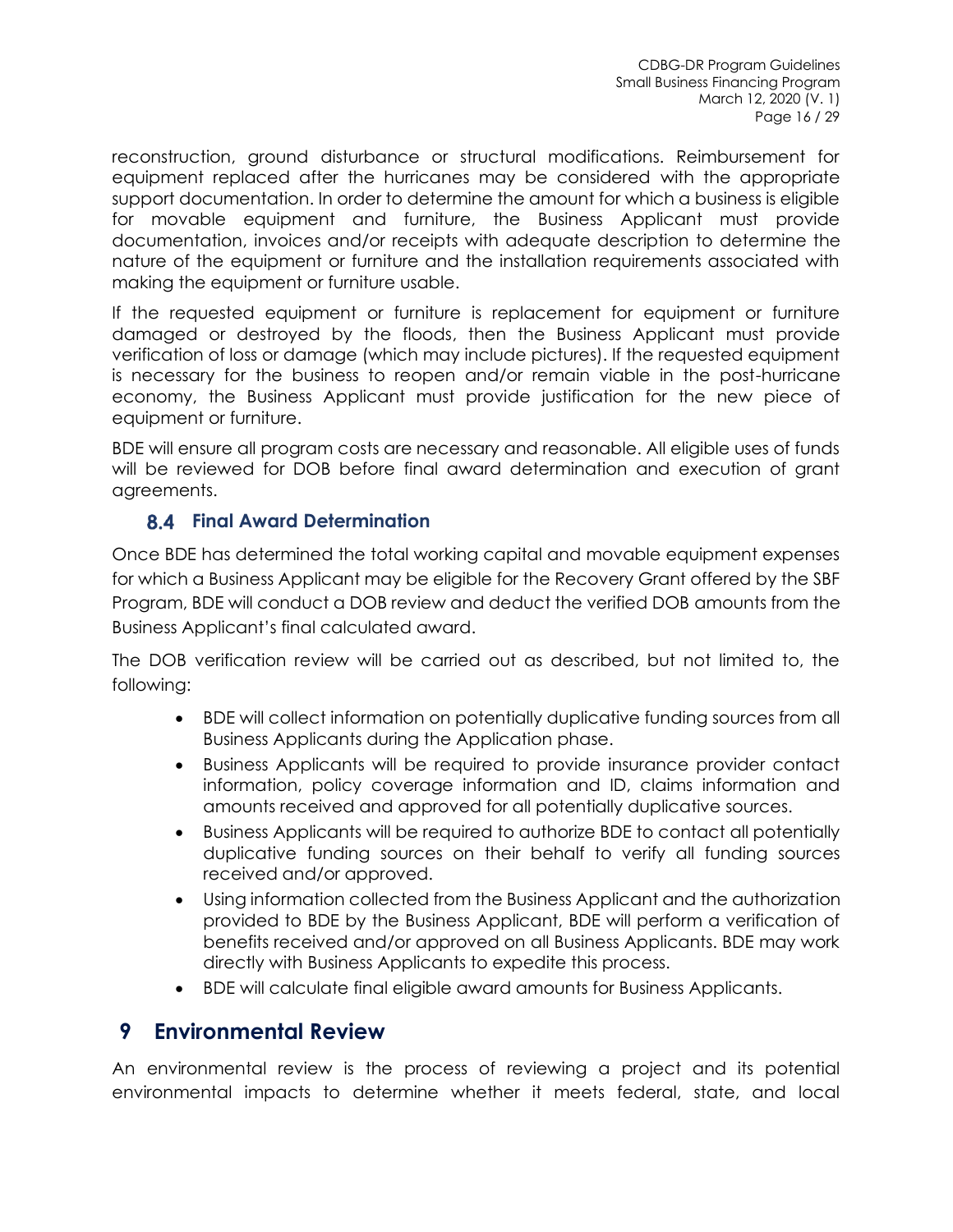environmental standards. Every project undertaken with federal funds, and all activities associates with such project, are subject to the provisions of the National Environmental Policy Act of 1969 **(NEPA)**, as well as to the HUD environmental review regulations at 24 C.F.R. § 58. Therefore, an environmental review process is required for all awards to be issued under the Program to ensure that the proposed activities do not negatively impact the surrounding environment and that the property itself will not have an adverse environmental or health effect on end users. 24 C.F.R. § 58.22 prohibits the commitment or spending of federal or non-federal funds on any activity that could have an adverse environmental impact or limit the choice of reasonable alternatives prior to completion of an environmental review. Environmental clearance must be obtained for each project prior to the commitment of federal or non-federal funds. A violation of this requirement may jeopardize federal funding for the Program and disallow all costs that were incurred before completion of the environmental review.

All Program awards must have documentation that they follow NEPA and other environmental requirements. Therefore, all projects shall have an Environmental Review Record **(ERR)**, as required by NEPA and related laws. The ERR for the projects shall set forth: the existence of negative impacts on a site; the means to mitigate negative impacts; alternatives to the project (if needed); and the rejection of the proposed activities if all other options fail and it becomes the most prudent action to take.

Environmental reviews will be conducted concurrently with DOB reviews, when feasible. Environmental reviews must be completed prior to determining Program assistance to be offered to an eligible applicant.

## <span id="page-16-0"></span>**Environmental Level of Review**

To conduct the appropriate level of environmental review, the Program will determine the environmental classification of the project. The term "project" may be defined as an activity or group of activities geographically, functionally, or integrally related, regardless of funding source, to be undertaken by the Program in whole or in part to accomplish a specific objective. There are four major classifications of environmental review for projects:

- Exempt Activities: Those activities which are highly unlikely to have any direct impact on the environment.
- Categorically Excluded Activities: Those activities that may have an impact to the environment, but not to extent that an Environmental Assessment under NEPA or Environmental Impact Statement is required. There are two types of Categorically Excluded Activities, as follows:
	- o Categorically Excluded Not Subject to 24 C.F.R. § 58.5: Includes those activities included under 24 C.F.R. § 58.35 (b) and require environmental checks for the items listed at 24 C.F.R. § 58.6. For activities under this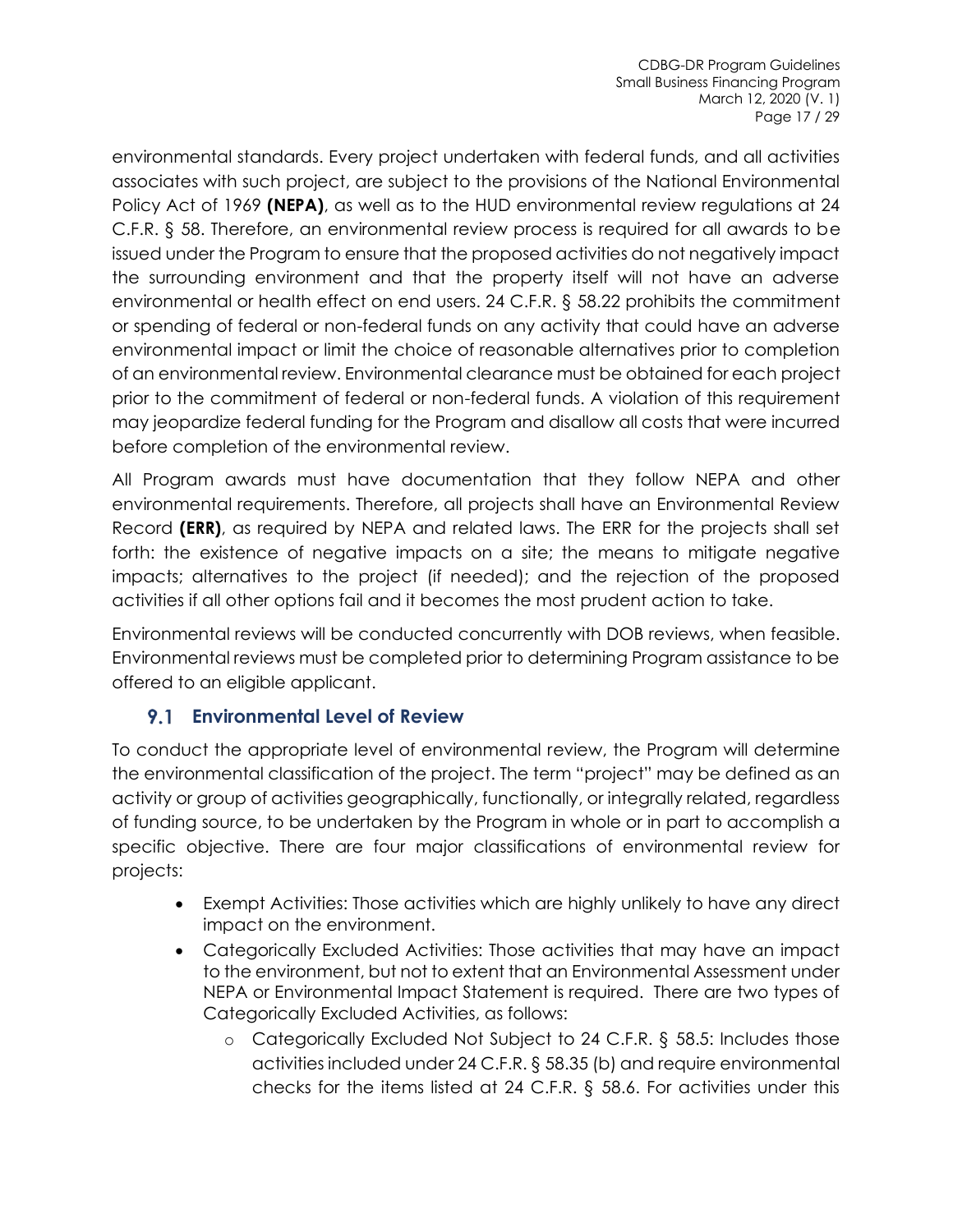classification, no public notice or request for release of funds is required to use grant funds.

- o Categorically Excluded Subject to 24 C.F.R. § 58.5: Refers to those activities included under 24 C.F.R. § 58.35 (a) and require environmental checks for the items listed at 24 C.F.R. § 58.5 and 24 C.F.R. § 58.6. If any environmental items are identified as potentially impacting (such as floodplains), a Request for Release of Funds (including publication of Notice of Intent) is required.
- Environmental Assessment: Includes those activities that could potentially have a significant impact on the environment. In addition to compliance with the laws and authorities at 24 C.F.R. § 58.5 and 24 C.F.R. § 58.6, environmental assessments must consider an array of additional potential impacts of the project, including a National Environmental Policy Act analysis. This environmental assessment requires publishing a Notice of Intent to Request Release of Funds as well as a Finding of No Significant Impact (assuming such is found).
- Environmental Impact Statement: Those activities that require a detailed written statement required by Section 102(2) (C) of NEPA for a proposed major Federal Action significantly affecting the quality of the human environment. These statements are normally used for major housing (2,500 units or more) or infrastructure projects.

## <span id="page-17-0"></span>**Categorically Excluded Activities**

Examples of categorically excluded activities not subject to related laws and authorities under 24 C.F.R. § 58.5 include: tenant based rental assistance; supportive services; operating costs; economic development activities; activities to assist homebuyers to purchase existing dwelling units or units under construction; and affordable housing predevelopment costs with no physical impact. To complete environmental requirements for categorically excluded activities not subject to 24 C.F.R. § 58.5, the Program must make a finding of categorical exclusion and include such finding in the Environmental Review Record. When these kinds of activities are undertaken it is not required to issue a public notice or to submit a request for release of funds. In any case, environmental compliance is required for the items listed in 24 C.F.R. § 58.6.

Examples of categorically excluded activities subject to related laws and authorities under 24 C.F.R. § 58.5 include: acquisition, repair, improvement, reconstruction, or repair of public facilities; special projects directed toward the removal of material and architectural barriers; and repair of buildings and improvements for residential units and non-residential buildings. The Environmental Review Record for these activities must contain a written determination of the finding of a categorical excluded activity subject to 24 C.F.R. §58.5 including a description of the project, a citation of the application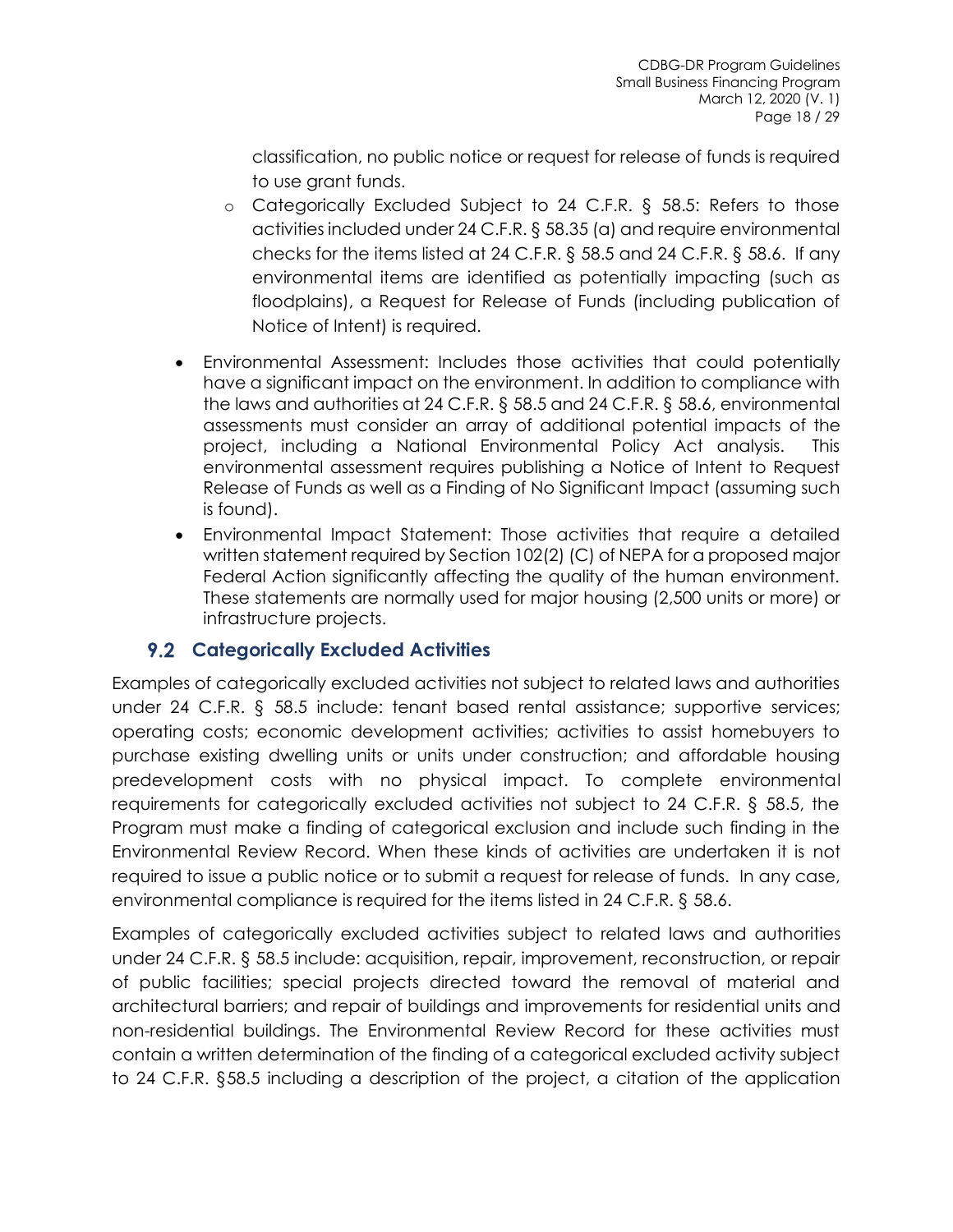subsection of 24 C.F.R. § 58.35(a), and written documentation as to whether there were any circumstances which required compliance with 24 C.F.R. § 58.5 and 58.6.

The documentation must support its determinations related to compliance including correspondence with applicable agencies having jurisdiction. Upon completion, there should be one of three (3) environmental findings: (1) the project converts to Exempt (i.e. 24 C.F.R. § 58.34(a) (12)); (2) the project invokes compliance with one or more of the laws and/or authorities and, therefore, requires public notification and approval from HUD; or (3) the unusual circumstances of the project result in a significant environmental impact and, therefore, compliance with NEPA is required. If upon completion it is determined that compliance is required for one or more of the Federal laws and authorities listed in 24 C.F.R. § 58.5, then a public notification known as Notice of Intent to Request Release of Funds must be posted. After a **seven** (**7**) **day** comment period, a Request for Release of Funds and Environmental Certification must be prepared. The Environmental Certification certifies the compliance with all environmental review requirements.

## **Activities Requiring an Environmental Assessment**

<span id="page-18-0"></span>These are activities which are neither exempt nor categorically excluded and, therefore, will require an Environmental Assessment documenting compliance with NEPA, HUD, and with the environmental requirements of other applicable federal laws. Once the Environmental Review has been completed and any comments addressed appropriately, the project may be found to not constitute an action that significantly affects the quality of the human environment and, therefore, does not require the preparation of an Environmental Impact Statement; or the project constitutes an action that significantly affects the quality of the human environment and, therefore, requires the preparation of an Environmental Impact Statement.

If it is determined that the action does not significantly affect the quality of the environment, then the Program will post a public notice called a Combined/Concurrent Notice of Finding of No Significant Impact (FONSI) and Notice of Intent to Request Release of Funds (NOI/RROF). The NOI/RROF Environmental Certification must be submitted to HUD no sooner than **fifteen** (**15**) **days** after publishing the combined/concurrent notice (NOI/RROF) and FONSI and HUD will hold the Release of Funds for a **fifteen** (**15**) **day** period to allow for public comment on the RROF. If no comments are received during this time, HUD will send a signed Authorization to Use Grant Funds and the project may proceed.

## **Certification of Exemption**

<span id="page-18-1"></span>The SBF Program activity encompassed in the fifty thousand-dollar (\$50,000) Recovery Grants and the Recovery and Expansion Loans pertaining the provision of working capital for technical assistance and the purchase of moveable equipment has been determined to have a level of environmental review of EXEMPT in accordance with 24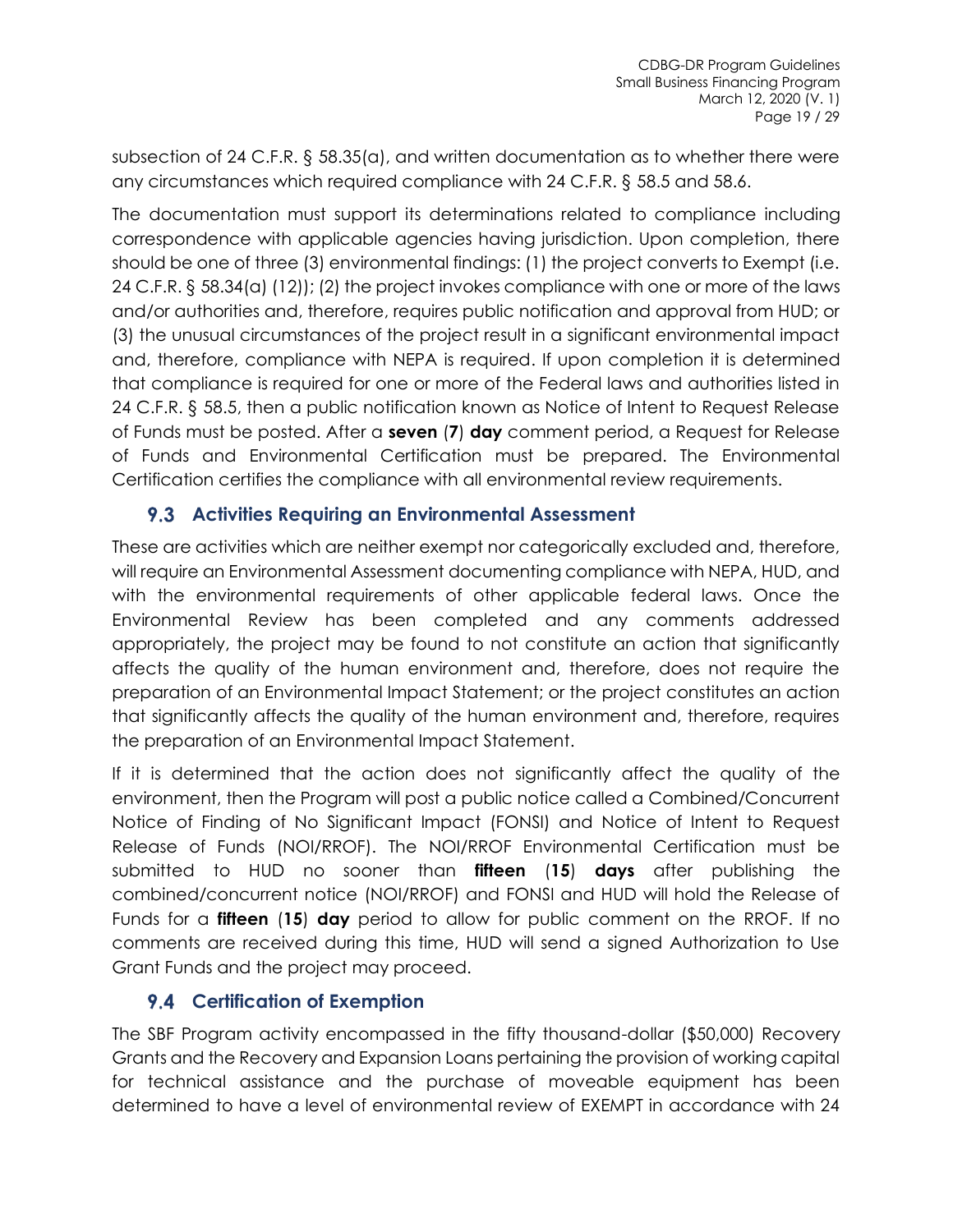C.F.R. § 58.34 (a). Except for the applicable requirements of 24 C.F.R. § 58.6 (addressed below), the PRDOH does not have to undertake any environmental review, consultation or other action under NEPA and the other provisions of law or authorities in 24 C.F.R. § 58.5 for the activities associated with the aforementioned SBF Program activities.

Technical assistance activities and the purchase of moveable equipment under the SBF Program have been approved by PRDOH's Certifying Officer as exempt activity per 24 C.F.R. § 58.34, as accredited in the Certificate of Exemption for HUD Funded Projects signed on April 25, 2019 and resides in the project file.

Should the Program change in a way that includes other activities different from those exempted, a new determination of the level of environmental review should be performed and documented in the project files. If a modification changes the level of environmental review, future reviews should be in accordance with the new level of environmental review.

# <span id="page-19-0"></span>**10 Section 3**

The purpose of Section 3 of the Housing and Urban Development Act of 1968 (12 U.S.C. §1701u) (**Section 3**), as amended, is to ensure that employment and other economic opportunities generated by certain HUD financial assistance shall, to the greatest extent feasible, and consistent with existing Federal, State and local laws and regulations, be directed to low- and very low- income persons, particularly those who are recipients of government assistance for housing, and to business concerns which provide economic opportunities to low- and very low-income persons.

Recipients of covered funding are in compliance with Section 3 if they meet the minimum numerical goals set forth at 24 C.F.R. §135.30, as amended. Specifically: (i) thirty percent (30%) of the aggregate number of new hires shall be Section 3 residents; (ii) ten percent (10%) of the total dollar amount of all covered construction contracts shall be awarded to Section 3 business concerns; and; (iii) three percent (3%) of the total dollar amount of all covered non-construction contracts shall be awarded to Section 3 business concerns.

All BDE partners will participate in PRDOH training in how to integrate Section 3 compliance with their hiring and subcontracting plans.

# <span id="page-19-1"></span>**11 Reporting**

Compliance will be maintained in accordance with the reporting requirements under the CDBG-DR regulations. This includes all information and reports as required under any executed contracts and demographic data and other information on Business Applicants and awardees processed by contractual agreement.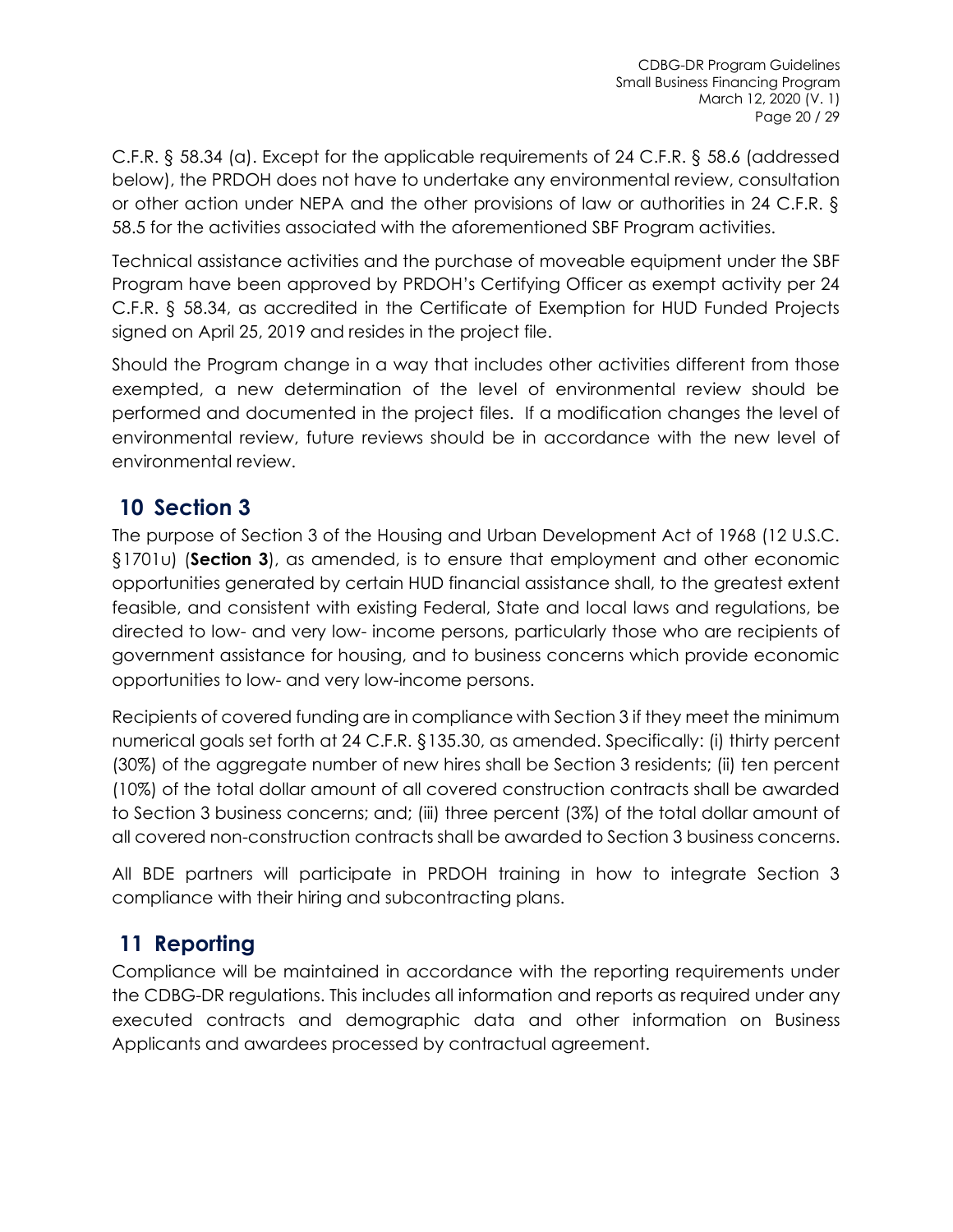# <span id="page-20-0"></span>**12 Monitoring**

This Program will be subject to the general Monitoring Plan, Cross Cutting Guidelines and other Grantee adopted guidelines or policies and procedures as outlined within the SRA between BDE and PRDOH. PRDOH will monitor and request utilizing sample populations served.

BDE will monitor subrecipients it engages to assist with program management using the PRDOH monitoring Plan.

If issues of non-compliance are identified during monitoring, such issues shall be categorized as either material or administrative. Businesses found to be in material noncompliance, or which received funds in error, may be required to repay grant funds to the State, as per the Terms and Conditions agreement. All Companies who were willfully fraudulent will be prosecuted.

According to 24 C.F.R. § 570.501(b), PRDOH, as Grantee, is responsible for ensuring that CDBG-DR funds are used in accordance with all program requirements. The use of designated public agencies, subrecipients, or contractors does not relieve the recipient of this responsibility. Therefore, this Program will be subject to the PRDOH's standardized Monitoring Plan, Cross Cutting Guidelines and other Grantee adopted guidelines, policies and procedures, as outlined within the SRA between and PRDOH. BDE will perform monitoring of the SBF programs using a Monitoring Plan created in accordance with the requirements of PRDOH's standardized Monitoring Plan and under PRDOH's approval.

# <span id="page-20-1"></span>**13 Application Closeout for Recovery Grants**

Upon completion of all exhaustion of Recovery Grant funds, the Program applications shall be closed. This process will begin by ensuring that all invoices presented have been accepted by BDE and that everything reflected in the growth and recovery plan has been performed in compliance with Program requirements. A member of the Program's Quality Control Team will perform a complete review of the application file to ensure all necessary documentation is present and to ensure that the case is ready for closeout.

General requirements for closeout are as follows:

- All eligibility and DOB documentation are found to be in accordance with all requirements of this policy and is found to be sufficient to justify the Business Applicant's participation in the Program.
- All Program forms required throughout the entirety of the Application process have been duly completed and executed by the appropriate Program Staff and the Business Applicant.
- All funds used for the Program, whether CDBG-DR or received by means of a subrogation of funds, have been properly accounted for and reconciled.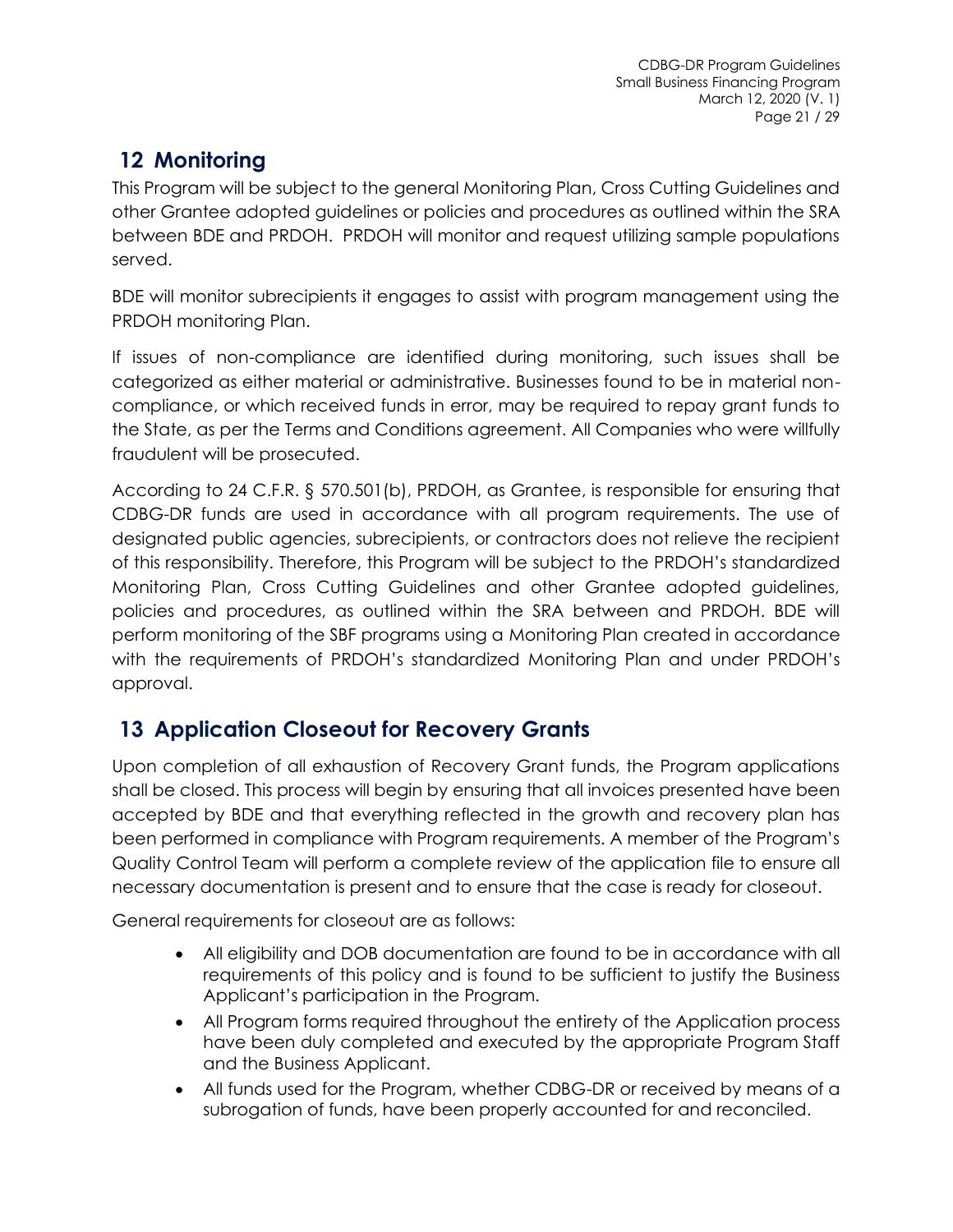- All permits required have been properly closed-out with the proper governmental entities.
- Environmental clearance, if required, has been obtained for the Business Applicant.
- Other requirements for closeout as established in the grant agreement contract have been completed.

Outreach will be made to the Business Applicant, or any other party involved in the event that any additional information is necessary to close-out the case. Once all levels of quality control review are passed, the Business Applicant will receive a Program Final Notice and their individual case will be placed in a closeout complete status.

# <span id="page-21-0"></span>**14 Program-Based Reconsideration and/or Administrative Review**

Applicants of the Program may contest any determinations or denials based on program policy. However, an Applicant may not challenge a federal statutory requirement. Applicants have the right to request a program-based Reconsideration with the Program or request an Administrative Review directly with PRDOH, as stated below.

## <span id="page-21-1"></span>**14.1 Program-Based Reconsideration Request**

Applicants may file a Program-based Reconsideration Request when it is believed there is an error with Program eligibility determinations, Program award, and/or failure to meet construction standards, among other determinations.

An Applicant must submit a written Reconsideration Request directly with the Program, via electronic or postal mail, within **twenty** (**20**) **calendar days** from the date a copy of the notice was filed in the record of the agency. Provided, that if the date on which the copy of the notice is filed in the records of the agency differs from the mailing date of said notice, the aforementioned **twenty** (**20**) **calendar day-term** shall be calculated from the mailing date. Applicants who file a Program-based Reconsideration Request are encouraged to provide individual facts or circumstances, as well as supporting documents to justify their petition.

In the Reconsideration Request process, the Program will only review facts and information already included in an Applicant's file, unless the Applicant submits new documentation. The Program has the discretion to accept or reject new documentation based upon its relevance to the Program-based Reconsideration Request.

The Program will review and address the Reconsideration Request within **fifteen** (**15**) **days** of its receipt. Applicants will be notified of the reconsideration determination via a Reconsideration Request Approved or a Reconsideration Request Denied notification. Applications with an approved Reconsideration Request will return to active Program status and continue with the process as normal. Applications with a denied Reconsideration Request will remain ineligible for the Program.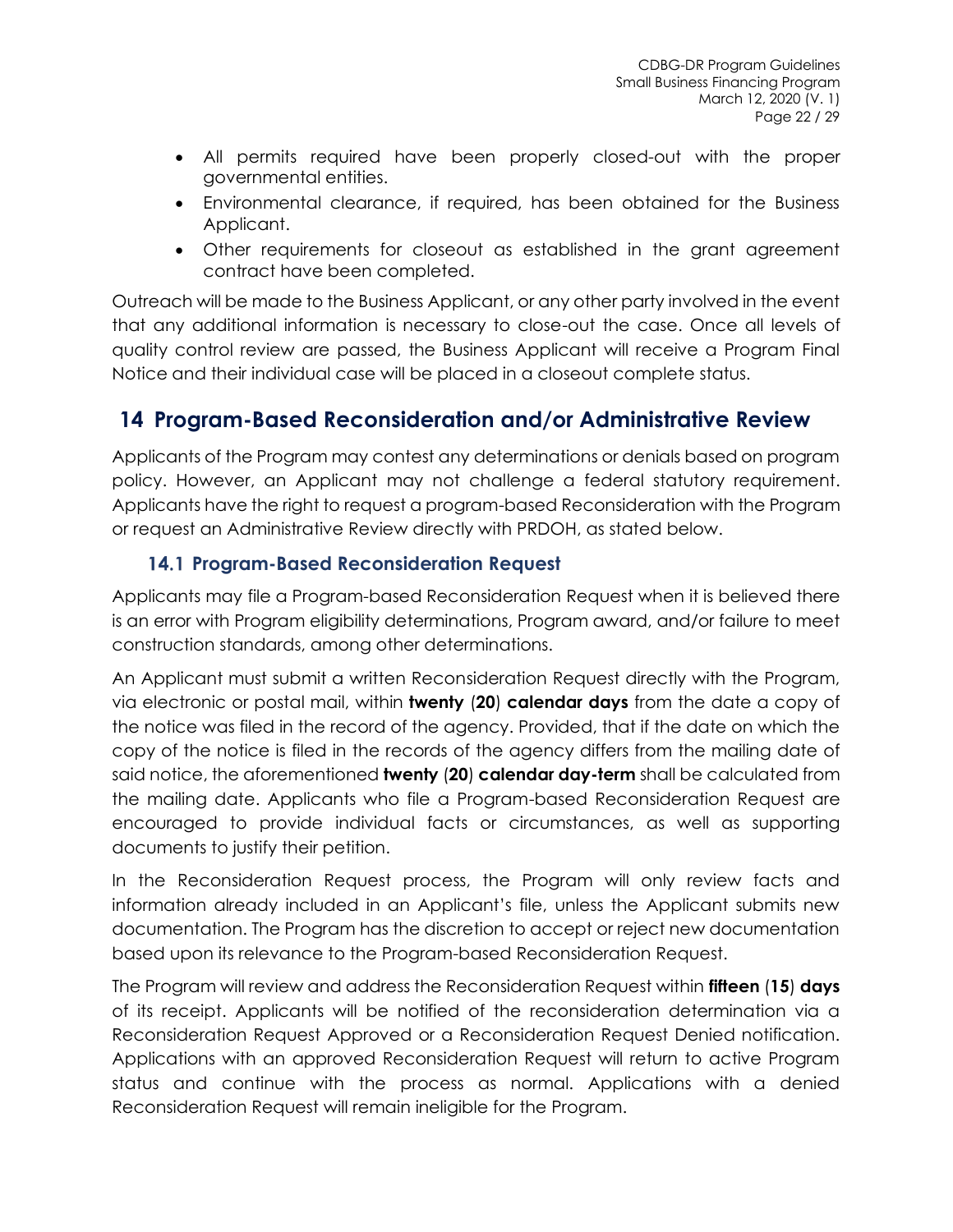Filing a Program-based Reconsideration Request does not substitute, negate, or preclude any legal right that an Applicant has to challenge a determination made by the Program.

Therefore, Applicants who believe the initial determination of the Program to be erroneous, may submit either a Program-based Reconsideration Request or a petition for review of the decision made by the Program by filing an Administrative Review Request at the PRDOH in accordance with Regulation Number 4953, of August 19, 1993, which regulates the Formal Adjudication Process for the PRDOH and its Adjunct Agencies (Regulation 4953).

#### **14.2 Administrative Review Request**

<span id="page-22-0"></span>If an Applicant disagrees with a Program determination, or with the Reconsideration Request Denial determination, said party may file directly to PRDOH, as grantee, an Administrative Review Request. The Applicant must submit such request, in writing, within **twenty** (**20**) **calendar days** from the date a copy of the Program determination or a Reconsideration Request Denial determination notice was filed in the record of the agency. Provided, that if the date on which the copy of the notice is filed in the records of the agency differs from the mailing date of said notice, the aforementioned **twenty**  (**20**) **calendar day-term** shall be calculated from the mailing date.

Applicants who submit an Administrative Review Request must follow the procedure established in Regulation 4953. After the Administrative Adjudicative Procedure concludes, applications with approved Administrative Review Requests will return to active Program status and continue within the process as normal. Applications with denied Administrative Review Requests will remain ineligible for the Program.

If the Applicant disagrees with any final written determination on an Administrative Review Request notified by PRDOH after completing the Administrative Adjudicative Procedure, said party may file a Judicial Review petition before the Court of Appeals of Puerto Rico within **thirty** (**30**) **days** after a copy of the notice has been filed. See Act No. 201-2003, as amended, known as the Judiciary Act of the Commonwealth of Puerto Rico of 2003, 4 LPRA § 24 et seq., and Section 4.2 of Act 38-2017, as amended, known as the Uniform Administrative Procedures Act of the Government of Puerto Rico, 3 LPRA §9672.

If the Applicant fails to file a Program-based Reconsideration Request, or to contest a determination under the Administrative Adjudicative Procedure with PRDOH within the time allotted, the inaction will be deemed as an acceptance of the determination.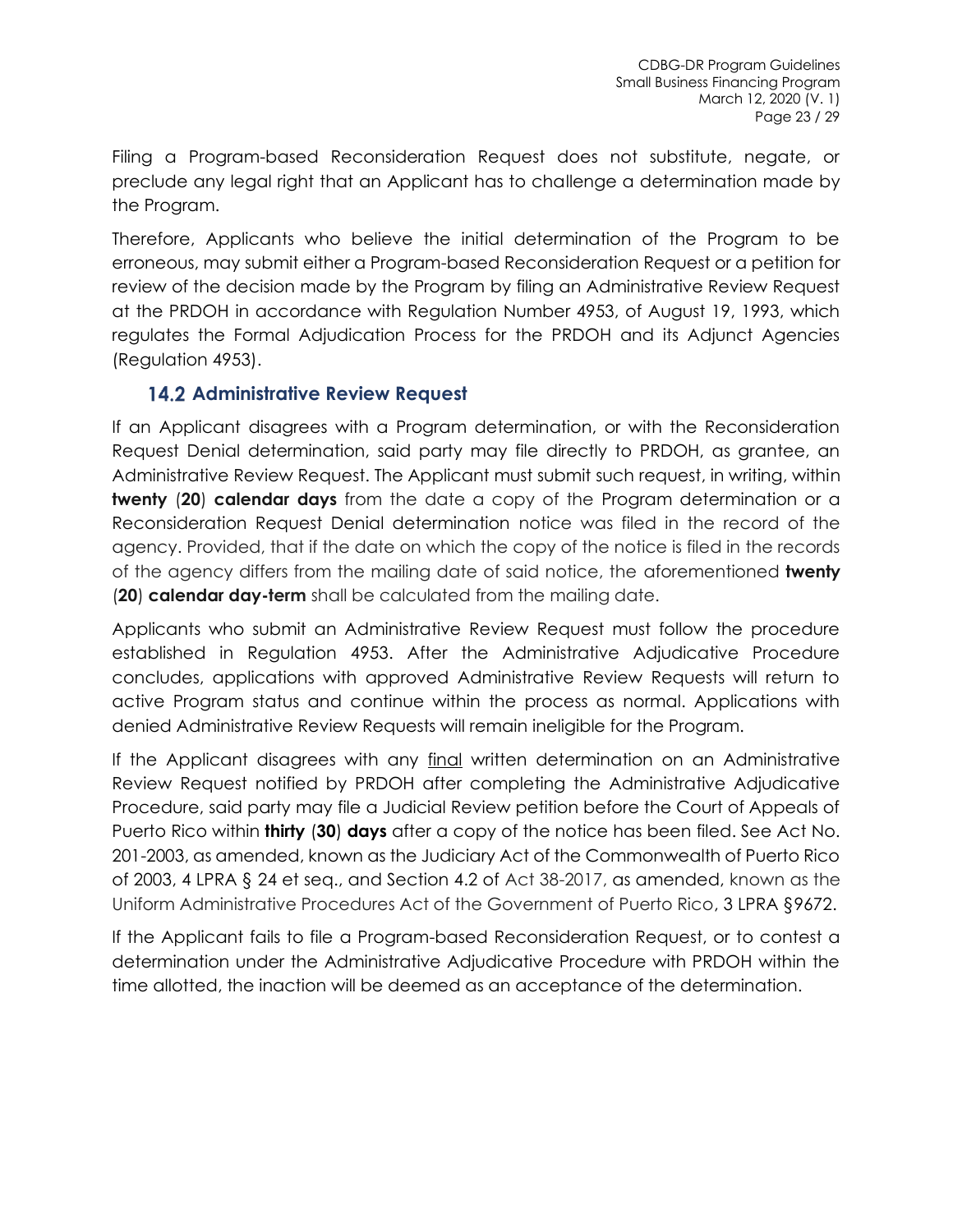# <span id="page-23-0"></span>**15 General Provisions**

## <span id="page-23-1"></span>**Program Guidelines Scope**

This document sets fort the policy governing the Program. These program guidelines are intended to aid and provide program activity guidance in Program implementation and closeout and should not be construed as exhaustive instructions. All Program activities must comply with the policies herby stated. In addition, all program staff must adhere to established program procedures and all federal and state laws and regulations in effect, as applicable, in the execution of program activities.

However, the PRDOH reserves the faculty to authorize, in its sole discretion, the granting of Program benefits to any Applicant, only when exceptional circumstances, not contemplated in these guidelines, justify it. Such faculty will be exercised on a case-bycase basis in compliance with local, state and federal requirements. PRDOH is in no way obligated to grant the Program benefits in said cases.

## **15.2 Program Guidelines Amendments**

<span id="page-23-2"></span>PRDOH reserves the right to modify the policies established in these guidelines if the program guidelines, as written, do not reflect the intended policy or cause procedures to be impracticable, among any other circumstances. If an amended version of these guidelines is approved, the amended version fully supersedes all other previous versions and should be used as the basis for the evaluation of all situations encountered in the implementation and/or continuance of the Program from the date of its issuance, that is, the date that appears on the cover of these guidelines. Each version of the program guidelines will contain a detailed version control log that outlines any substantive amendment, inclusions and/or changes.

## **15.3 Disaster Impacted Areas**

<span id="page-23-3"></span>As described in the initial Action Plan, and its amendments, the Government of Puerto Rico will use CDBG-DR funds solely for necessary expenses related to disaster relief, longterm recovery, restoration of housing, infrastructure, and economic revitalization in the impacted and distressed areas in Puerto Rico as identified in disaster declaration numbers DR-4336 and 4339. Through the Federal Register Vol. 83, No. 157 (August 14, 2018), 83 FR 40314, HUD identified that, for Puerto Rico, all components of the Island are considered "most impacted and distressed" areas. Therefore, these guidelines apply to all 78 municipalities of Puerto Rico.

# **Extension of Deadlines**

<span id="page-23-4"></span>The Program could extend deadlines on a case-by-case basis. The Program may decline to extend a deadline if such extension will jeopardize the Program's completion schedule or the schedule of an individual construction project. The aforementioned strictly applies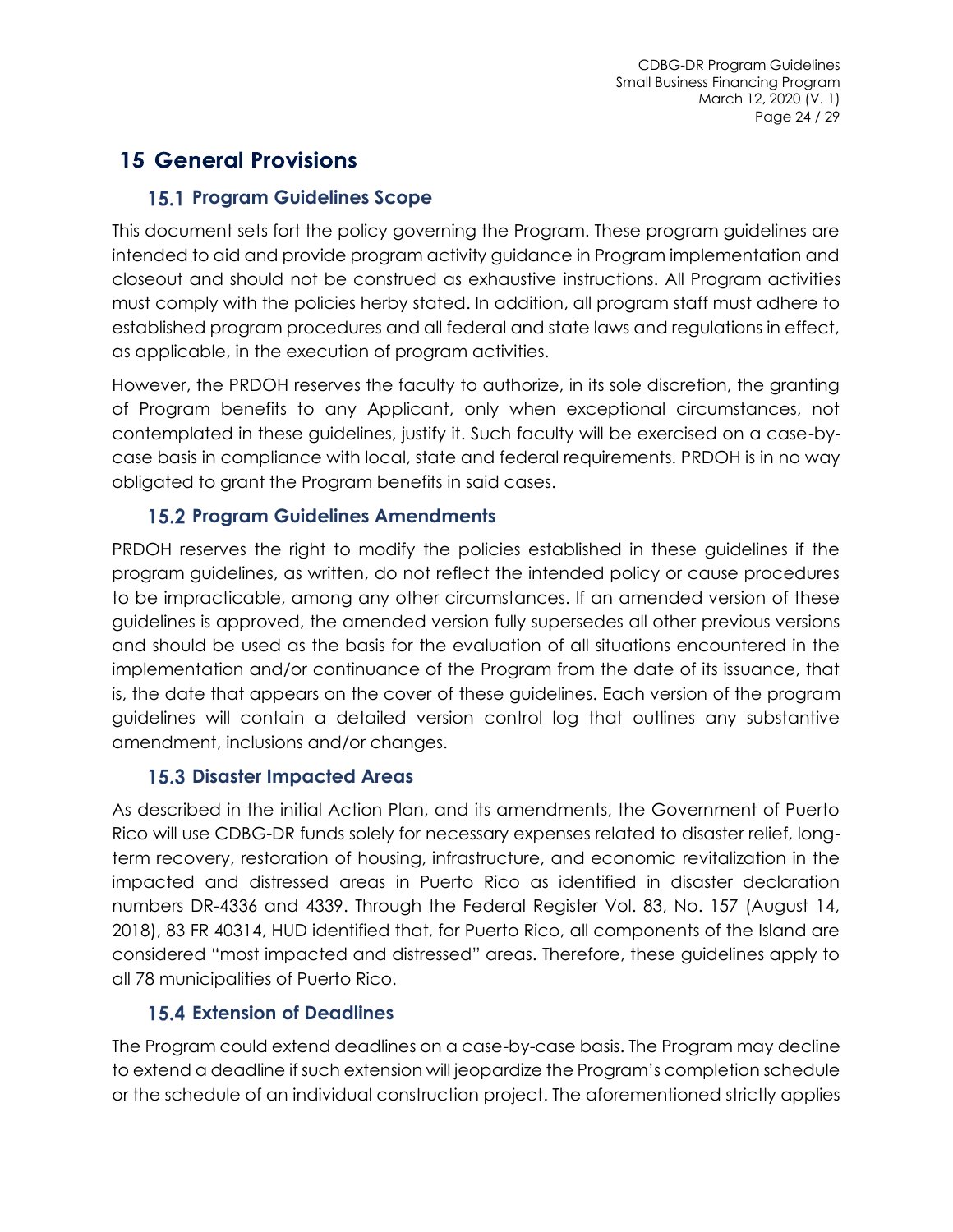to program deadlines or established program terms. Under no circumstance(s) does the faculty to extend deadlines apply to the established terms of time in any applicable federal or state law or regulation, or to the terms of times established in these guidelines to request a Program-based Reconsideration, administrative review and/or judicial review.

# **Established Periods of Time**

<span id="page-24-0"></span>Unless otherwise specified, all established periods of time addressed in this and all CDBG-DR Program Guidelines will be considered calendar days. On this matter, PRDOH, as grantee, will follow Rule 68.1 of the Rules of Civil Procedure of Puerto Rico, 32 LPRA Ap. V, R. 68.1.

## **Written Notifications**

<span id="page-24-1"></span>All determinations made by the Program will be notified in writing. If an applicant believes that any determination was made without being written, the applicant may request that such decision be made in writing and duly substantiated.

# 15.7 Conflict of Interest

<span id="page-24-2"></span>As stated in the Federal Register Vol. 83, No. 28 (February 9, 2018), 83 FR 5844, Federal regulations require that State grantees, in the direct Grant administration and means of carrying out eligible activities, be responsible with program administrative requirements, including those established in 24 C.F.R. §570.489(h) related to conflicts of interest.

Several federal and state conflict of interest laws can govern CDBG-DR assisted activities. Therefore, PRDOH has enacted the Conflict of Interest Policy and Standards of Conduct in conformity with the following applicable federal and state regulations:

- 1. HUD conflict of interest regulations, 24 C.F.R. §570.611 and 24 C.F.R. §85.36;
- 2. The Uniform Administrative Requirements, Cost Principles, and Audit Requirements for Federal Awards, 2 C.F.R. §200 at §200.112 and §200.318 (c)(1);
- 3. Puerto Rico Department of Housing Organic Act, Act 97 of June 10, 1972, as amended;
- 4. The Anti-Corruption Code for the New Puerto Rico, Act 2-2018, as amended; and
- 5. The Puerto Rico Government Ethics Act of 2011, Act 1-2012, as amended.

The Conflict of Interest Policy and Standards of Conduct outlines PRDOH's responsibility, in its role as grantee, to identify, evaluate, disclose and manage apparent, potential or actual conflicts of interest related to CDBG-DR funded projects, activities and/or operations. Said Policy is intended to serve as guidance for the identification of apparent, potential or actual conflicts of interest in all CDBG-DR assisted activities and/or operations. In accordance with 24 CFR § 570.489, the Conflict of Interest Policy and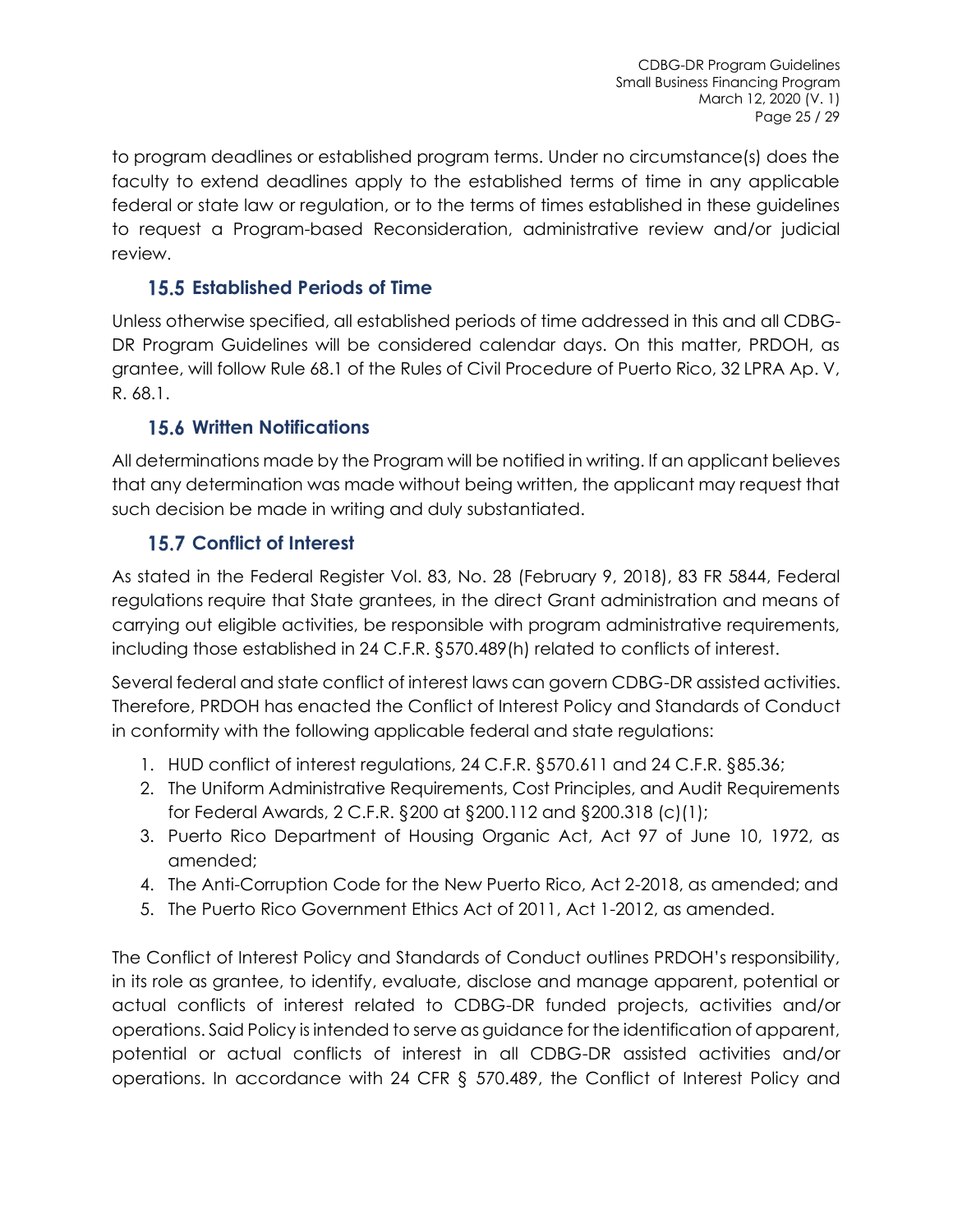Standards of Conduct also includes standards of conduct governing employees engaged in the award or administration of contracts.

As defined in the Conflict of Interest Policy and Standards of Conduct, a conflict of interest is a situation in which any person who is a public servant, employee, agent, consultant, officer, or elected official or appointed official of the PRDOH, or of any designated public agencies, or of subrecipients that are receiving funds under the CDBG-DR Program may obtain a financial or personal interest or benefit that is or could be reasonably incompatible with the public interest, either for themselves, or with those whom they have business, or an organization which employs or is about to employ any of the parties indicated herein, or a member of their family unit during their tenure or for two (2) years after.

Such conflicts of interests will not be tolerated by PRDOH. PRDOH, Program officials, their employees, agents and/or designees are subject to state ethic laws and regulations, including, but not limited to the Puerto Rico Government Ethics Act of 2011, Act 1-2012, as amended, in regard to their conduct in the administration, granting of awards and program activities.

According to the aforementioned Act, no public servant shall intervene, either directly or indirectly, in any matter in which they a conflict of interests that may result in his/her benefit. No public servant shall intervene, directly or indirectly, in any matter in which any member of his/her family unit, relative, partner or housemate has a conflict of interest that may result in benefit for any of the abovementioned. In the case that any of the abovementioned relationships has ended during the two (2) years preceding the appointment of the public servant, they shall not intervene, either directly or indirectly, in any matter related to them until two (2) years have elapsed after his/her appointment. This prohibition shall remain in effect insofar the beneficial ties with the public servant exist. Once the beneficial ties end, the public servant shall not intervene, either directly or indirectly, in such matter until two (2) years have elapsed.

The above conflict of interest statement does not necessarily preclude PRDOH Program officials, their employees, agents and/or designees from receiving assistance from the Program. On a case-by-case basis, PRDOH Program officials, their employees, agents and/or designees may still be eligible to apply and to receive assistance from the Program if the applicant meets all Program eligibility criteria as stated in this guideline. PRDOH Program officials, their employees, agents and/or designees should disclose their relationship with PRDOH at the time of their application.

The Conflict of Interest Policy is posted as a standalone document at [www.cdbg](http://www.cdbg-dr.pr.gov/)[dr.pr.gov.](http://www.cdbg-dr.pr.gov/)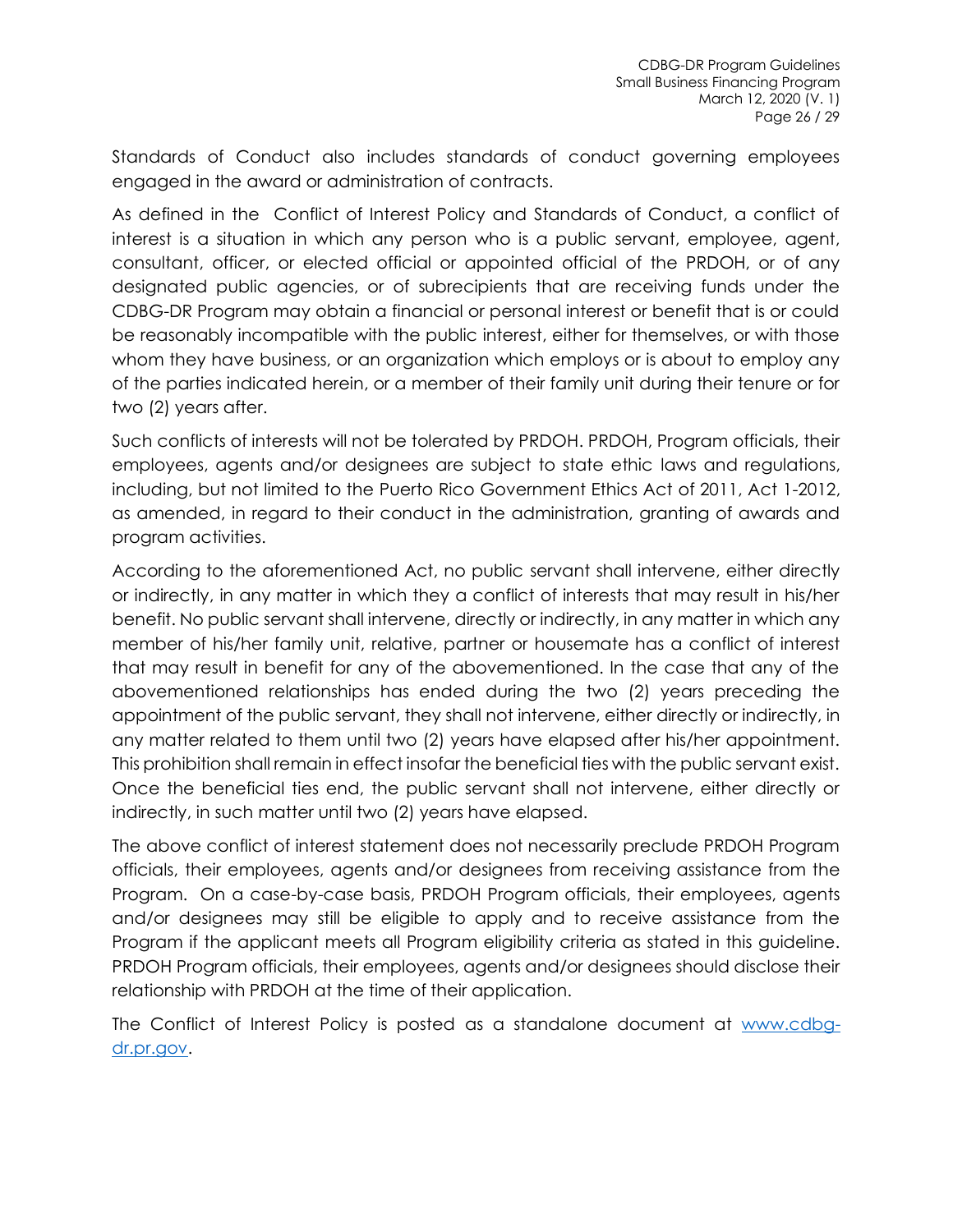## **15.8 Citizen Participation**

<span id="page-26-0"></span>Throughout the duration of the grant, all citizen comments on PRDOH's published Action Plan, any substantial amendments to the Action Plan, performance reports and/or other issues related to the general administration of CDBG-DR funds, including all programs funded by this grant, are welcomed. The Citizen Participation Plan is posted as a standalone document at [www.cdbg-dr.pr.gov.](http://www.cdbg-dr.pr.gov/)

# **Citizen Complaints**

<span id="page-26-1"></span>Citizens who wish to voice a complaint related to PRDOH's published Action Plan, any substantial amendments to the Action Plan, performance reports, or other issues related to CDBG-DR funded activities may do so through any of the following methods:

- Via email at: [infoCDBG@vivienda.pr.gov](mailto:infoCDBG@vivienda.pr.gov)
- Online at: [www.cdbg-dr.pr.gov](http://www.cdbg-dr.pr.gov/), via the Contact Form available in the "Citizen Participation" – Contact Section of the website
- In writing at:

Puerto Rico CDBG-DR Program P.O. Box 21365 San Juan, PR 00928-1365

#### <span id="page-26-2"></span>15.10 **Fraud, Waste, Abuse or Mismanagement**

PRDOH, as grantee, is committed to the responsible management of CDBG-DR funds by being a good advocate of the resources while maintaining a comprehensive policy for preventing, detecting, reporting and rectifying fraud, waste, abuse, or mismanagement.

Pursuant to 83 FR 40314, PRDOH implements adequate measures to detect and prevent fraud, waste, abuse, or mismanagement in all programs administered with CDBG-DR funds as well as encourages any individual who is aware or suspects any kind of conduct or activity that may be considered an act of fraud, waste, abuse, or mismanagement, regarding the CDBG-DR Program, to report such acts to the CDBG-DR Internal Audit Office, directly to the Office of Inspector General (**OIG**) at HUD, or any local or federal law enforcement agency.

The Anti-Fraud, Waste, Abuse, or Mismanagement Policy (**AFWAM Policy**) is established to prevent, detect and report any acts, or suspected acts, of fraud, waste, abuse, or mismanagement of CDBG-DR funds. This Policy applies to any allegations or irregularities, either known or suspected, that could be considered acts of fraud, waste, abuse, or mismanagement, involving any citizen, previous, current or potential applicant, beneficiary, consultant, contractor, employee, partner, provider, subrecipient, supplier, and/or vendor under the CDGB-DR Program.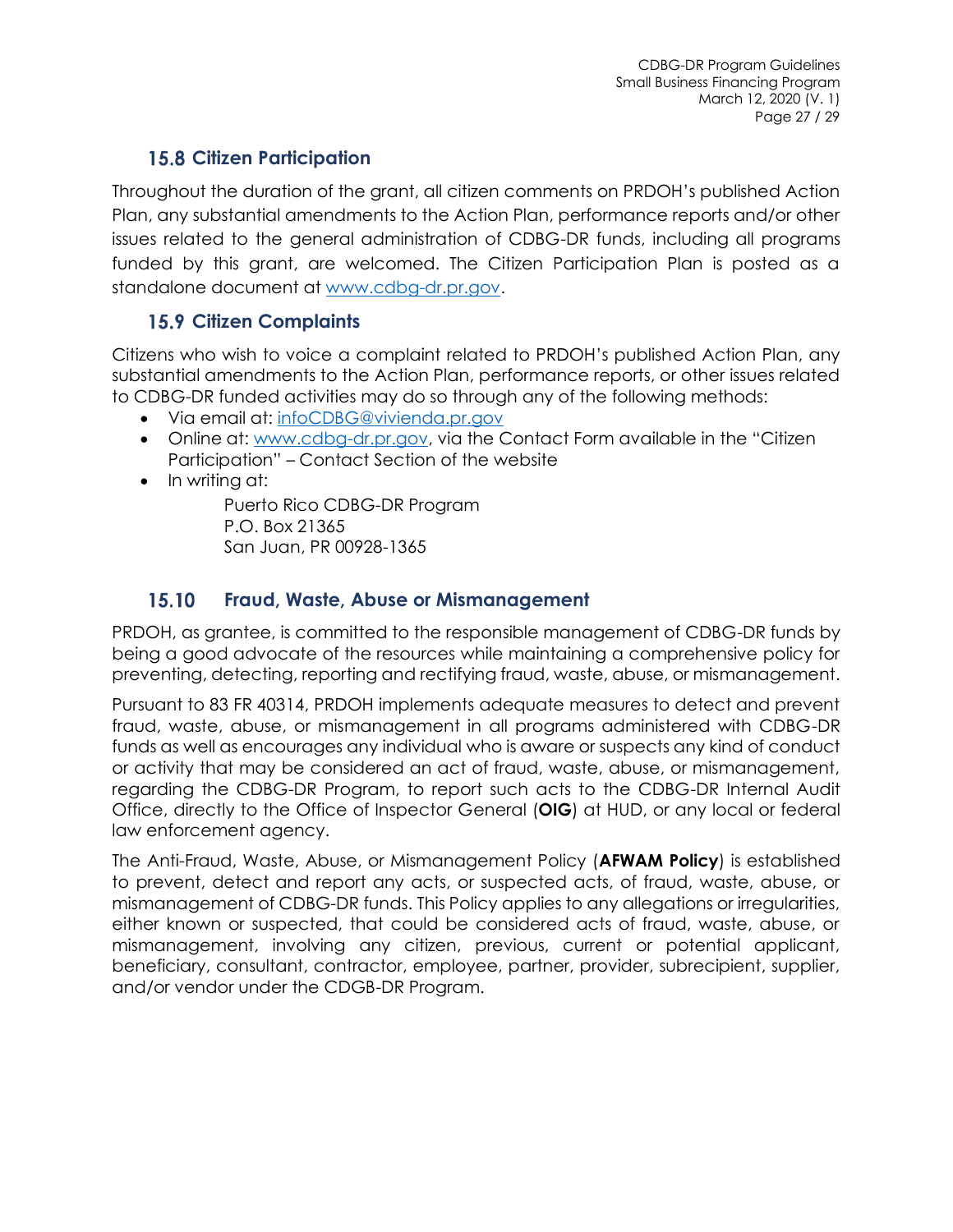| <b>REPORT TO PRDOH CDBG-DR</b> |                                                                                                                                                                                                               |  |  |  |
|--------------------------------|---------------------------------------------------------------------------------------------------------------------------------------------------------------------------------------------------------------|--|--|--|
| <b>CDBG-DR Hotline</b>         | 787-274-2135 (English/Spanish/TTY)                                                                                                                                                                            |  |  |  |
| Postal Mail                    | Puerto Rico Department of Housing<br><b>CDBG-DR Internal Audit Office</b><br>P.O. BOX 21355<br>San Juan, PR 00928-1355                                                                                        |  |  |  |
| Email                          | hotlineCDBG@vivienda.pr.gov                                                                                                                                                                                   |  |  |  |
| Internet                       | www.cdbg-dr.pr.gov                                                                                                                                                                                            |  |  |  |
| In person                      | Request a meeting with the Deputy Audit Director of the<br>CDBG-DR Internal Audit Office located at PRDOH's<br>Headquarters at 606 Barbosa Avenue, Building Juan C.<br>Cordero Davila, Río Piedras, PR 00918. |  |  |  |

| <b>REPORT TO HUD OIG</b> |                                                                                              |  |  |  |
|--------------------------|----------------------------------------------------------------------------------------------|--|--|--|
| <b>HUD OIG Hotline</b>   | 1-800-347-3735 (Toll-Free)<br>787-766-5868 (Spanish)                                         |  |  |  |
| Postal Mail              | HUD Office of Inspector General (OIG) Hotline<br>451 7th Street SW<br>Washington, D.C. 20410 |  |  |  |
| Email                    | HOTLINE@hudoig.gov                                                                           |  |  |  |
| Internet                 | https://www.hudoig.gov/hotline                                                               |  |  |  |

<span id="page-27-0"></span>The AFWAM Policy is posted as a standalone document at [www.cdbg-dr.pr.gov.](http://www.cdbg-dr.pr.gov/)

#### $15.11$ **Related Laws and Regulations**

These guidelines make reference as to how the provisions of certain laws apply to the Program. However, other related laws may exist which are not included in these Guidelines. This does not negate or preclude the Program from applying the provisions of those laws, nor an applicant from receiving services, when applicable. Moreover, PRDOH can enact, or may have enacted, regulations that address how the laws mentioned in these guidelines are managed. If there are any discrepancies between these guidelines and the laws and/or regulations mentioned in them, then the latter will prevail over the guidelines. If at any time the laws and/or the applicable regulations mentioned in these